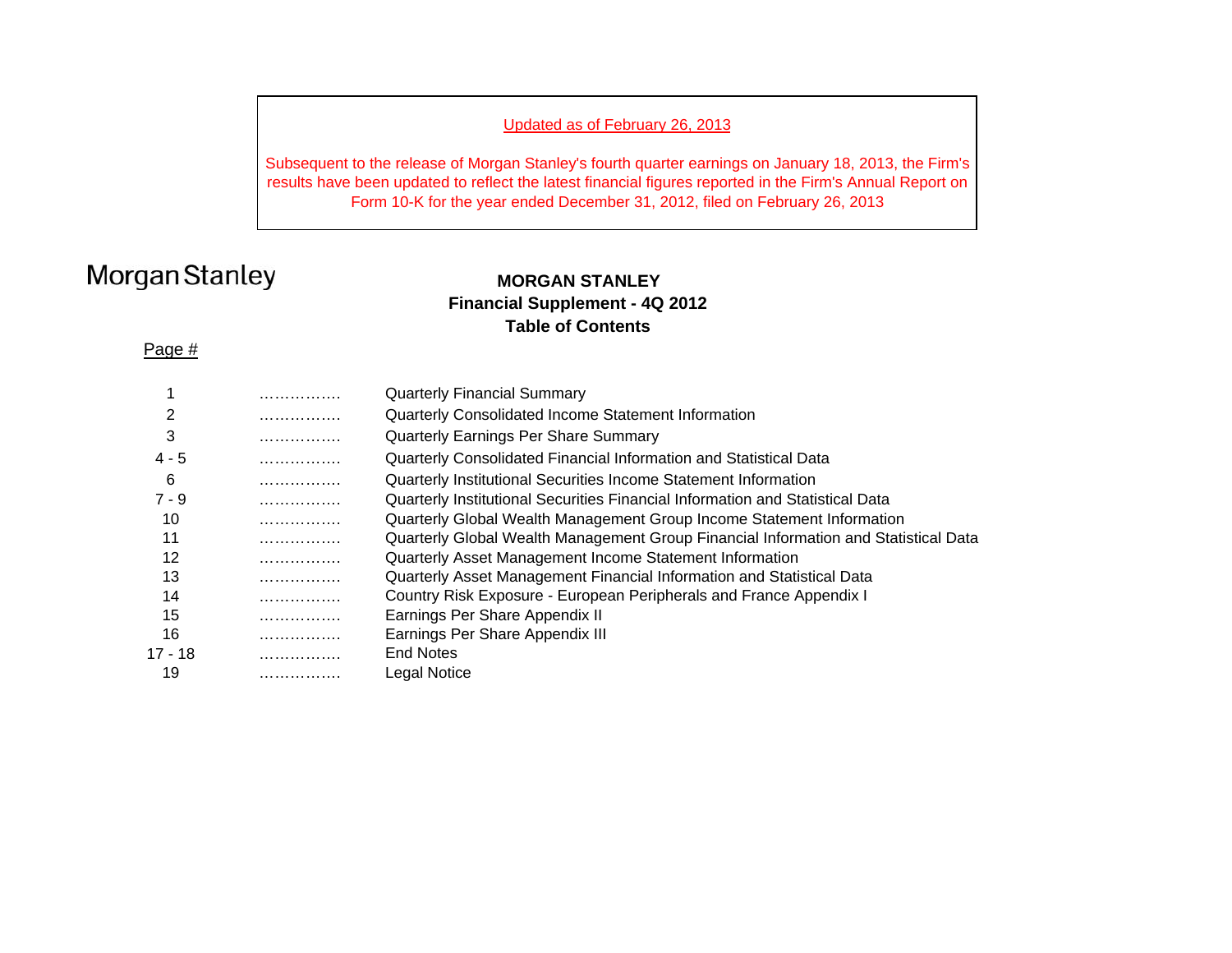#### **MORGAN STANLEY Quarterly Financial Summary (unaudited, dollars in millions)**

| <b>Updated as of 2/26/2013</b> |  |  |  |  |
|--------------------------------|--|--|--|--|

|                                                                  | <b>Quarter Ended</b> |              |    |               |      | <b>Percentage Change From:</b> |                          |                          | <b>Twelve Months Ended</b> | Percentage   |              |         |
|------------------------------------------------------------------|----------------------|--------------|----|---------------|------|--------------------------------|--------------------------|--------------------------|----------------------------|--------------|--------------|---------|
|                                                                  |                      | Dec 31, 2012 |    | Sept 30, 2012 |      | Dec 31, 2011                   | Sept 30, 2012            | Dec 31, 2011             |                            | Dec 31, 2012 | Dec 31, 2011 | Change  |
| Net revenues                                                     |                      |              |    |               |      |                                |                          |                          |                            |              |              |         |
| <b>Institutional Securities</b>                                  | \$                   | 2,951        | \$ | 1.367         | \$   | 2,068                          | 116%                     | 43%                      | - \$                       | 10,553       | \$<br>17,175 | (39%    |
| Global Wealth Management Group                                   |                      | 3,461        |    | 3,336         |      | 3,219                          | 4%                       | 8%                       |                            | 13,516       | 13,289       | 2%      |
| Asset Management                                                 |                      | 599          |    | 631           |      | 424                            | (5%)                     | 41%                      |                            | 2,219        | 1,887        | 18%     |
| <b>Intersegment Eliminations</b>                                 |                      | (45)         |    | (54)          |      | (36)                           | 17%                      | (25%)                    |                            | (176)        | (115)        | (53%)   |
| Consolidated net revenues                                        |                      | 6,966        | \$ | 5,280         | - \$ | 5,675                          | 32%                      | 23%                      | - \$                       | 26,112       | \$<br>32,236 | (19%    |
| Income (loss) from continuing operations before tax              |                      |              |    |               |      |                                |                          |                          |                            |              |              |         |
| <b>Institutional Securities</b>                                  | \$                   | 57           | \$ | (1,920)       | \$   | (772)                          | $\star$                  | $\star$                  | $\mathcal{F}$              | (1,671)      | \$<br>4,591  |         |
| Global Wealth Management Group                                   |                      | 581          |    | 239           |      | 238                            | 143%                     | 144%                     |                            | 1,600        | 1,255        | 27%     |
| Asset Management                                                 |                      | 221          |    | 198           |      | 78                             | 12%                      | 183%                     |                            | 590          | 253          | 133%    |
| <b>Intersegment Eliminations</b>                                 |                      |              |    |               |      | $\Omega$                       | $\overline{\phantom{a}}$ |                          |                            | (4)          | $\Omega$     |         |
| Consolidated income (loss) from continuing operations before tax | \$                   | 859          | \$ | (1, 483)      | \$   | (456)                          | $\star$                  | $\star$                  |                            | 515          | \$<br>6,099  | (92%    |
| Income (loss) applicable to Morgan Stanley                       |                      |              |    |               |      |                                |                          |                          |                            |              |              |         |
| <b>Institutional Securities</b>                                  | \$                   | 390          | \$ | (1, 269)      | \$   | (359)                          | $\star$                  |                          | . ጽ                        | (796)        | \$<br>3,468  | $\star$ |
| Global Wealth Management Group                                   |                      | 277          |    | 157           |      | 131                            | 76%                      | 111%                     |                            | 799          | 658          | 21%     |
| Asset Management                                                 |                      | (7)          |    | 104           |      | 6                              | $\star$                  | $\star$                  |                            | 136          | 35           |         |
| <b>Intersegment Eliminations</b>                                 |                      | $\Omega$     |    |               |      | $\Omega$                       | $\overline{\phantom{a}}$ | $\overline{\phantom{a}}$ |                            | (4)          | $\Omega$     |         |
| Consolidated income (loss) applicable to Morgan Stanley          | \$                   | 660          | \$ | (1,008)       | \$   | (222)                          | $\star$                  |                          |                            | 135          | \$<br>4,161  | (97%    |
|                                                                  |                      |              |    |               |      |                                |                          |                          |                            |              |              |         |
| <b>Financial Metrics:</b>                                        |                      |              |    |               |      |                                |                          |                          |                            |              |              |         |
| Return on average common equity                                  |                      |              |    |               |      |                                |                          |                          |                            |              |              |         |
| from continuing operations                                       |                      | 4.2%         |    |               |      |                                |                          |                          |                            | 0.1%         | 3.9%         |         |
| Return on average common equity                                  |                      | 3.8%         |    |               |      |                                |                          |                          |                            |              | 3.8%         |         |
| Tier 1 common capital ratio                                      |                      | 14.6%        |    | 13.9%         |      | 12.6%                          |                          |                          |                            |              |              |         |
| Tier 1 capital ratio                                             |                      | 17.7%        |    | 16.9%         |      | 16.2%                          |                          |                          |                            |              |              |         |
| Book value per common share                                      |                      | 30.70        | \$ | 30.53         | -96  | 31.42                          |                          |                          |                            |              |              |         |
| Tangible book value per common share                             | \$                   | 26.86        | \$ | 26.65         | \$.  | 27.95                          |                          |                          |                            |              |              |         |

Notes: - Results for the quarters ended December 31, 2012, September 30, 2012 and December 31, 2011, include positive (negative) revenue of \$(511) million, \$(2,262) million and \$216 million, respectively, related to the movement in Morgan Stanley's credit spreads and other credit factors on certain long-term and short-term debt (Debt Valuation Adjustment, DVA). The twelve months ended December 31, 2012 and December 31, 2011 include positive (negative) revenue of \$(4,402) million and \$3,681 million, respectively, related to the movement in DVA.

- Income (loss) applicable to Morgan Stanley represents income (loss) from continuing operations, adjusted for the portion of net income (loss) applicable to noncontrolling interests related to continuing operations. For the quarters ended December 31, 2012, September 30, 2012 and December 31, 2011 net income (loss) applicable to noncontrolling interests include \$3 million, \$17 million, and \$2 million, and \$2 million respectively, reported as a gain in discontinued operations. The twelve months ended December 31, 2012 and December 31, 2011 net income (loss) applicable to noncontrolling interests include \$29 million and \$7 million respectively, reported as a gain in discontinued operations.

- Tier 1 common capital ratio equals Tier 1 common equity divided by Risk Weighted Assets (RWA).

- Tier 1 capital ratio equals Tier 1 capital divided by RWA.

- Book value per common share equals common equity divided by period end common shares outstanding.

- Tangible book value per common share equals tangible common equity divided by period end common shares outstanding.

- The return on average common equity and tangible book value per common share are non-GAAP measures that the Firm considers to be a useful measure that the Firm and investors use to assess operating performance and capital adequacy.

- See page 4 of the financial supplement for additional information related to the calculation of the financial metrics.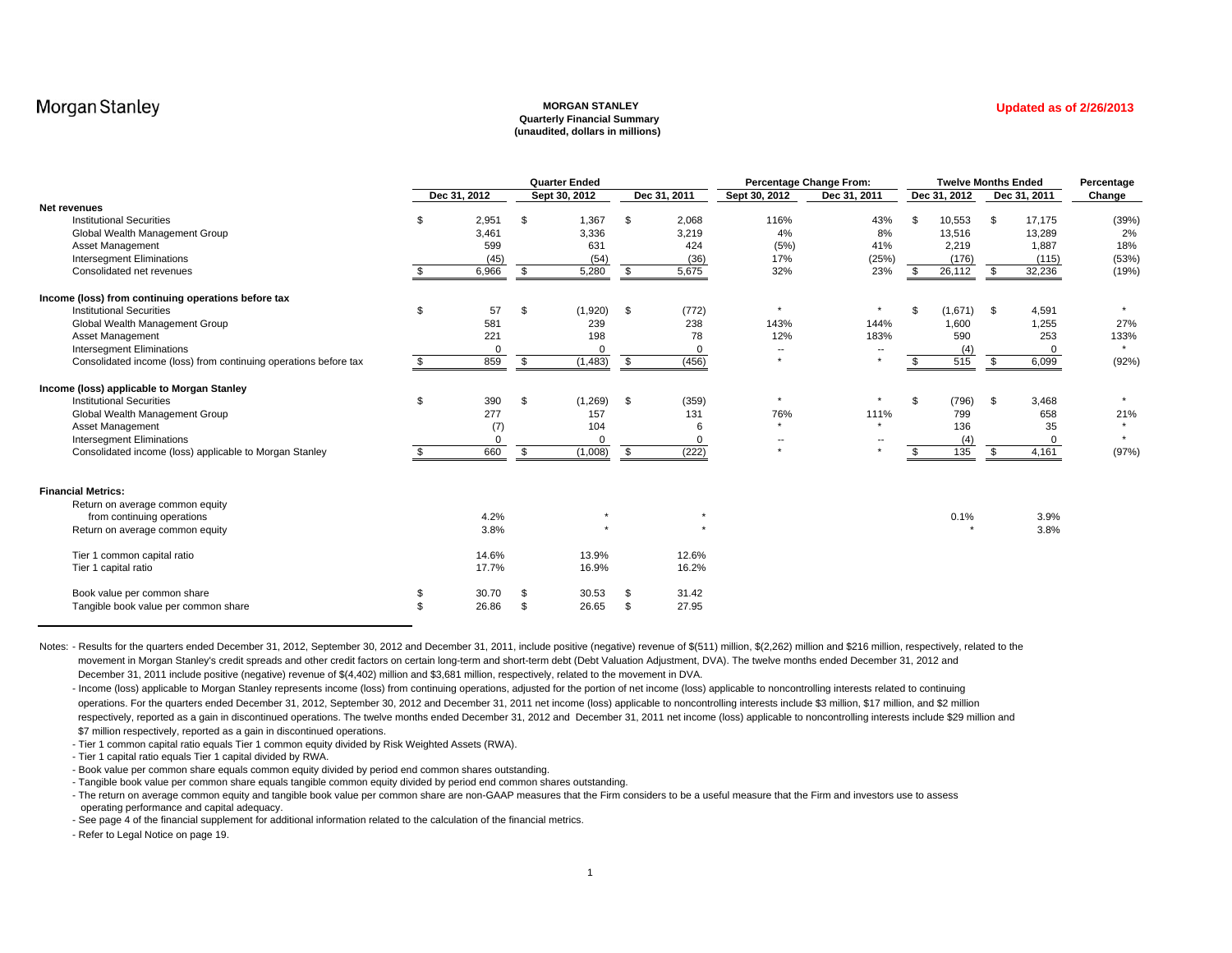#### **MORGAN STANLEY Quarterly Consolidated Income Statement Information (unaudited, dollars in millions)**

|                                                                            |                         |      | <b>Quarter Ended</b> |              |               | Percentage Change From: |              | <b>Twelve Months Ended</b> | Percentage |
|----------------------------------------------------------------------------|-------------------------|------|----------------------|--------------|---------------|-------------------------|--------------|----------------------------|------------|
|                                                                            | Dec 31, 2012            |      | Sept 30, 2012        | Dec 31, 2011 | Sept 30, 2012 | Dec 31, 2011            | Dec 31, 2012 | Dec 31, 2011               | Change     |
| Revenues:                                                                  |                         |      |                      |              |               |                         |              |                            |            |
| Investment banking                                                         | \$<br>1.439             |      | \$<br>1,152          | \$<br>1,051  | 25%           | 37%                     | \$<br>4,758  | \$<br>4,991                | (5%)       |
| Principal transactions:                                                    |                         |      |                      |              |               |                         |              |                            |            |
| Trading                                                                    | 1,513                   |      | 607                  | 969          | 149%          | 56%                     | 6,991        | 12,384                     | (44%       |
| Investments                                                                |                         | 304  | 290                  | 140          | 5%            | 117%                    | 742          | 573                        | 29%        |
| Commissions and fees                                                       | 1.052                   |      | 988                  | 1.149        | 6%            | (8%)                    | 4.257        | 5,347                      | (20%       |
| Asset management, distribution and admin. fees                             | 2,331                   |      | 2,257                | 2,004        | 3%            | 16%                     | 9,008        | 8,410                      | 7%         |
| Other                                                                      |                         | 152  | 141                  | 92           | 8%            | 65%                     | 555          | 175                        |            |
| Total non-interest revenues                                                | 6,791                   |      | 5,435                | 5,405        | 25%           | 26%                     | 26,311       | 31,880                     | (17%)      |
| Interest income                                                            | 1,481                   |      | 1,379                | 1,685        | 7%            | (12%)                   | 5.725        | 7,258                      | (21%)      |
| Interest expense                                                           | 1,306                   |      | 1,534                | 1,415        | (15%)         | (8%)                    | 5,924        | 6,902                      | (14%)      |
| Net interest                                                               |                         | 175  | (155)                | 270          |               | (35%)                   | (199)        | 356                        |            |
| Net revenues                                                               | 6,966                   |      | 5,280                | 5,675        | 32%           | 23%                     | 26,112       | 32,236                     | (19%)      |
| Non-interest expenses:                                                     |                         |      |                      |              |               |                         |              |                            |            |
| Compensation and benefits                                                  | 3,633                   |      | 3,928                | 3,792        | (8%)          | (4%)                    | 15,622       | 16,333                     | (4% )      |
| Non-compensation expenses:                                                 |                         |      |                      |              |               |                         |              |                            |            |
| Occupancy and equipment                                                    |                         | 394  | 386                  | 381          | 2%            | 3%                      | 1,546        | 1,548                      |            |
| Brokerage, clearing and exchange fees                                      |                         | 369  | 359                  | 379          | 3%            | (3%)                    | 1,536        | 1,633                      | (6%)       |
| Information processing and communications                                  |                         | 474  | 493                  | 471          | (4% )         | 1%                      | 1,913        | 1,811                      | 6%         |
| Marketing and business development                                         |                         | 163  | 138                  | 160          | 18%           | 2%                      | 602          | 595                        | 1%         |
| Professional services                                                      |                         | 558  | 476                  | 487          | 17%           | 15%                     | 1,923        | 1,794                      | 7%         |
| Other                                                                      |                         | 516  | 983                  | 461          | (48%)         | 12%                     | 2,455        | 2,423                      | 1%         |
| Total non-compensation expenses                                            | 2.474                   |      | 2.835                | 2,339        | (13%)         | 6%                      | 9.975        | 9.804                      | 2%         |
| Total non-interest expenses                                                | 6,107                   |      | 6,763                | 6,131        | (10%)         |                         | 25,597       | 26,137                     | (2% )      |
| Income (loss) from continuing operations before taxes                      |                         | 859  | (1, 483)             | (456)        |               |                         | 515          | 6.099                      | (92%)      |
| Income tax provision / (benefit) from continuing operations <sup>(1)</sup> |                         | 8    | (525)                | (298)        |               |                         | (239)        | 1,410                      |            |
| Income (loss) from continuing operations                                   |                         | 851  | (958)                | (158)        |               |                         | 754          | 4,689                      | (84% )     |
| Gain (loss) from discontinued operations after tax                         |                         | (63) | 2                    | (26)         |               | (142%)                  | (38)         | (44)                       | 14%        |
| Net income (loss)                                                          | $\overline{\mathbf{s}}$ | 788  | (956)<br>-\$         | (184)<br>S   |               |                         | 716<br>\$    | ŝ,<br>4,645                | (85%)      |
| Net income applicable to redeemable noncontrolling interests               |                         | 116  | 8                    | 0            |               |                         | 124          | $\Omega$                   |            |
| Net income applicable to nonredeemable noncontrolling interests            |                         | 78   | 59                   | 66           | 32%           | 18%                     | 524          | 535                        | (2% )      |
| Net income (loss) applicable to Morgan Stanley                             |                         | 594  | (1,023)              | (250)        |               |                         | 68           | 4,110                      | (98%)      |
| Preferred stock dividend / Other                                           |                         | 26   | 24                   | 25           | 8%            | 4%                      | 98           | 2,043                      | (95%)      |
| Earnings (loss) applicable to Morgan Stanley common shareholders           | \$                      | 568  | (1,047)<br>-\$       | (275)<br>\$  |               | ٠                       | (30)<br>S    | 2,067<br>\$                |            |
| Amounts applicable to Morgan Stanley:                                      |                         |      |                      |              |               |                         |              |                            |            |
| Income (loss) from continuing operations                                   |                         | 660  | (1,008)              | (222)        |               |                         | 135          | 4,161                      | (97%)      |
| Gain (loss) from discontinued operations after tax                         |                         | (66) | (15)                 | (28)         |               | (136%)                  | (67)         | (51)                       | (31%)      |
| Net income (loss) applicable to Morgan Stanley                             | \$                      | 594  | \$<br>(1,023)        | (250)<br>\$  |               |                         | 68<br>\$     | 4,110<br>\$                | (98%       |
| Pre-tax profit margin                                                      |                         | 12%  |                      |              |               |                         | 2%           | 19%                        |            |
| Compensation and benefits as a % of net revenues                           |                         | 52%  | 74%                  | 67%          |               |                         | 60%          | 51%                        |            |
| Non-compensation expenses as a % of net revenues                           |                         | 36%  | 54%                  | 41%          |               |                         | 38%          | 30%                        |            |
| Effective tax rate from continuing operations                              | 0.9%                    |      | 35.4%                | 65.4%        |               |                         |              | 23.1%                      |            |
|                                                                            |                         |      |                      |              |               |                         |              |                            |            |

Notes: - Pre-tax profit margin is a non-GAAP financial measure that the Firm considers to be a useful measure that the Firm and investors use to assess operating performance. Percentages represent income from continuing operations before income taxes as a percentage of net revenues.

- The quarter and full year ended December 31, 2011, Principal Transactions - Trading included a loss of \$1,742 million related to the comprehensive settlement with MBIA Insurance Corporation (MBIA). - Other revenues for the full year ended December 31, 2011, included a loss of approximately \$783 million related to the 40% stake in a Japanese securities joint venture, Mitsubishi UFJ Morgan Stanley Securities Co., Ltd. ("MUMSS") controlled and managed by our partner, Mitsubishi UFJ Financial Group Inc. (MUFG).

- In the quarter ended December 31, 2012, discontinued operations included the provision of \$115 million related to a settlement with the Federal Reserve Board concerning the independent foreclosure review related to Saxon. For the full year ended December 31, 2012, discontinued operations primarily reflected an after-tax gain and other operating income related to Quilter Holdings Ltd. (reported in the Global Wealth Management business segment), and an after-tax loss and operating results related to Saxon (reported in the Institutional Securities business segment), which includes the provision related to a settlement with the Federal Reserve Board concerning Saxon.

- For the quarter ended December 31, 2012, the effective tax rate from continuing operations was 0.9%. The current quarter includes a net tax benefit of approximately \$224 million consisting of a discrete benefit from remeasurement of reserves and an out of period tax provision to adjust previously recorded deferred tax assets.

- During the quarter ended September 30, 2012, Morgan Stanley completed the purchase of an additional 14% stake in Morgan Stanley Smith Barney (Joint Venture) from Citigroup Inc. (Citi), increasing the Firm's interest from 51% to 65%. Prior to September 17, 2012, Citi's results related to its 49% interest were reported in net income (loss) applicable to nonredeemable noncontrolling interests. Due to the terms of the revised agreement with Citi, subsequent to the purchase of the additional 14% stake, Citi's results related to the 35% interest are reported in net income (loss) applicable to redeemable noncontrolling interests.

- The portion of net income attributable to noncontrolling interests for consolidated entities is presented as either net income (loss) applicable to redeemable noncontrolling interests or net income (loss) applicable to nonredeemable noncontrolling interests.

- The full year ended December 31, 2011, preferred stock dividend/other included a one-time negative adjustment of approximately \$1.7 billion related to the conversion of Series B Non-Cumulative Non-Voting Perpetual Convertible Preferred Stock held by MUFG, into Morgan Stanley common stock (MUFG conversion).

- Preferred stock dividend / other includes allocation of earnings to Participating Restricted Stock Units (RSUs).

- Refer to End Notes on pages 17-18 and Legal Notice on page 19.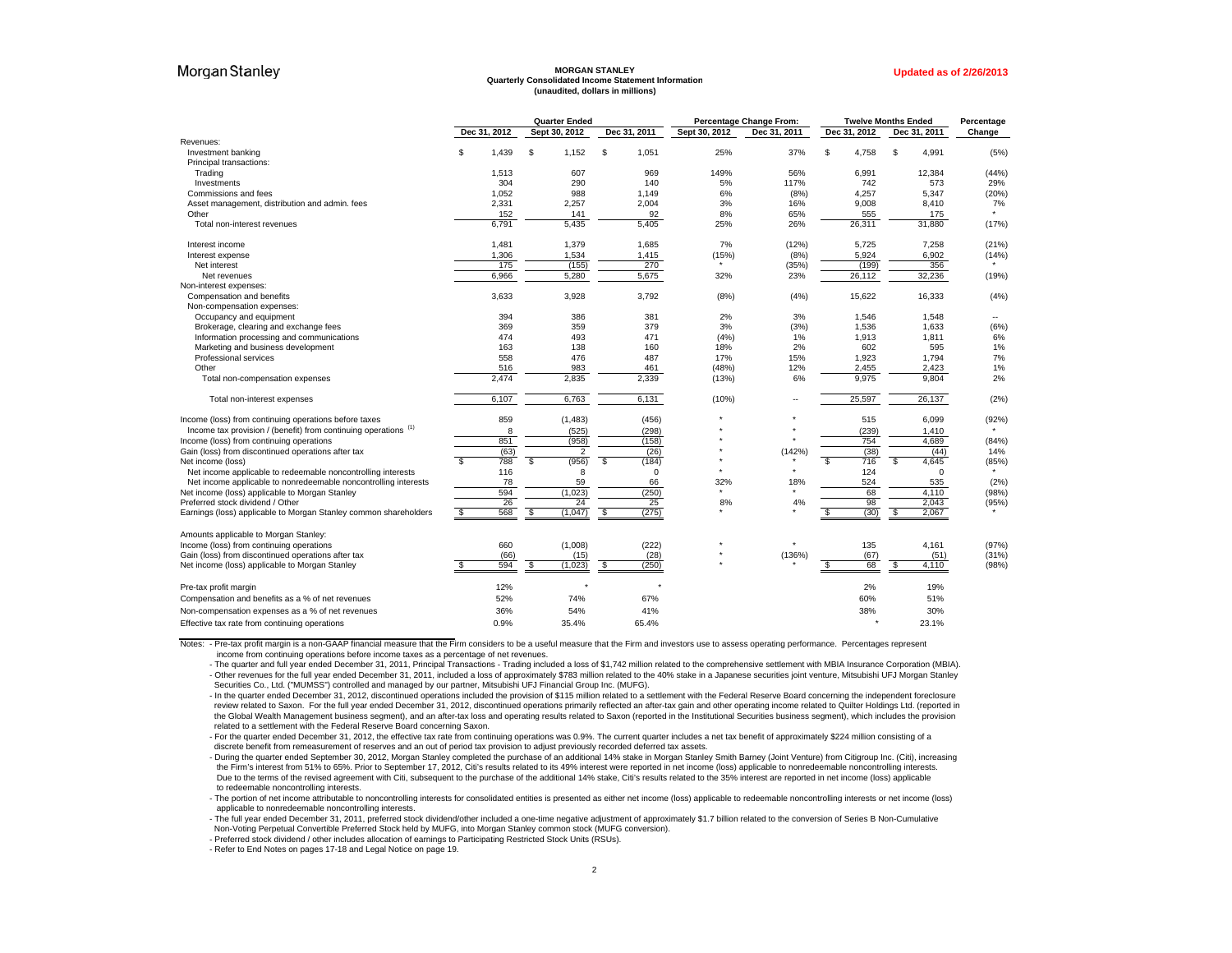#### **MORGAN STANLEY Quarterly Earnings Per Share (unaudited, dollars in millions, except for per share data)**

|                                                                                                                                                 |    |                |             | <b>Quarter Ended</b>     |          |                  |                            | Percentage Change From: |      | <b>Twelve Months Ended</b> |           |                | Percentage |
|-------------------------------------------------------------------------------------------------------------------------------------------------|----|----------------|-------------|--------------------------|----------|------------------|----------------------------|-------------------------|------|----------------------------|-----------|----------------|------------|
|                                                                                                                                                 |    | Dec 31, 2012   |             | Sept 30, 2012            |          | Dec 31, 2011     | Sept 30, 2012 Dec 31, 2011 |                         |      | Dec 31, 2012               |           | Dec 31, 2011   | Change     |
| Income (loss) from continuing operations                                                                                                        | \$ | 851            | \$          | (958)                    | - \$     | (158)            |                            |                         | \$   | 754                        | \$        | 4,689          | (84%       |
| Net income applicable to redeemable noncontrolling interests                                                                                    |    | 116            |             | 8                        |          | $\Omega$         |                            |                         |      | 124                        |           | $\mathbf 0$    |            |
| Net income applicable to nonredeemable noncontrolling interests                                                                                 |    | 75             |             | 42                       |          | 64               | 79%                        | 17%                     |      | 495                        |           | 528            | (6%)       |
| Net income (loss) from continuing operations applicable to noncontrolling interest                                                              |    | 191            |             | 50                       |          | 64               |                            | 198%                    |      | 619                        |           | 528            | 17%        |
| Income (loss) from continuing operations applicable to Morgan Stanley                                                                           |    | 660            |             | (1,008)                  |          | (222)            |                            | $\star$                 |      | 135                        |           | 4,161          | (97%)      |
| Less: Preferred Dividends                                                                                                                       |    | 24             |             | 24                       |          | 24               | $\overline{\phantom{a}}$   |                         |      | 96                         |           | 292            | (67%)      |
| Less: MUFG preferred stock conversion                                                                                                           |    |                |             | $\overline{\phantom{0}}$ |          |                  |                            |                         |      |                            |           | 1,726          |            |
| Income from continuing operations applicable to Morgan Stanley, prior to allocation of income to<br><b>Participating Restricted Stock Units</b> |    | 636            |             | (1,032)                  |          | (246)            |                            |                         |      | 39                         |           | 2,143          | (98%)      |
| <b>Basic EPS Adjustments:</b>                                                                                                                   |    |                |             |                          |          |                  |                            |                         |      |                            |           |                |            |
| Less: Allocation of earnings to Participating Restricted Stock Units                                                                            |    | $\overline{2}$ |             | $\Omega$                 |          |                  |                            | 100%                    |      | $\overline{2}$             |           | 26             | (92%)      |
| Earnings (loss) from continuing operations applicable to Morgan Stanley common shareholders                                                     | \$ | 634            | - \$        | (1,032)                  | <b>S</b> | (247)            |                            |                         | s.   | 37                         | - \$      | 2,117          | (98%)      |
| Gain (loss) from discontinued operations after tax                                                                                              |    | (63)           |             | $\overline{2}$           |          | (26)             |                            | (142%)                  |      | (38)                       |           | (44)           | 14%        |
| Less: Gain (loss) from discontinued operations after tax applicable to noncontrolling interests                                                 |    | 3              |             | 17                       |          | $\overline{2}$   | (82%)                      | 50%                     |      | 29                         |           | $\overline{7}$ |            |
| Gain (loss) from discontinued operations after tax applicable to Morgan Stanley                                                                 |    | (66)           |             | (15)                     |          | (28)             |                            | (136%)                  |      | (67)                       |           | (51)           | (31%)      |
| Less: Allocation of earnings to Participating Restricted Stock Units                                                                            |    | $\Omega$       |             | $\Omega$                 |          | $\Omega$         | $\star$                    |                         |      |                            |           | (1)            |            |
| Earnings (loss) from discontinued operations applicable to Morgan Stanley common shareholders                                                   |    | (66)           |             | (15)                     |          | (28)             |                            | (136%)                  |      | (67)                       |           | (50)           | (34%)      |
| Earnings (loss) applicable to Morgan Stanley common shareholders                                                                                | S  | 568            | -\$         | $(1,047)$ \$             |          | (275)            | $^\star$                   |                         | -\$  | (30)                       | - \$      | 2,067          |            |
| Average basic common shares outstanding (millions)                                                                                              |    | 1,892          |             | 1,889                    |          | 1,850            | $\overline{\phantom{a}}$   | 2%                      |      | 1,886                      |           | 1,655          | 14%        |
| Earnings per basic share:                                                                                                                       |    |                |             |                          |          |                  |                            |                         |      |                            |           |                |            |
| Income from continuing operations                                                                                                               | S  | 0.33           | - \$        | $(0.55)$ \$              |          | (0.13)           |                            |                         |      | 0.02                       | - \$      | 1.28           | (98%)      |
| Discontinued operations                                                                                                                         | \$ | (0.03)         | - \$<br>\$  | $(0.55)$ \$              | - \$     | (0.02)           |                            | (50%)                   | - \$ | (0.04)                     | - \$      | (0.03)         | (33%)      |
| Earnings per basic share                                                                                                                        |    | 0.30           |             |                          |          | (0.15)           |                            |                         |      | (0.02)                     | - \$      | 1.25           |            |
| Earnings (loss) from continuing operations applicable to Morgan Stanley common shareholders                                                     | \$ | 634            | - \$        | $(1,032)$ \$             |          | (247)            |                            |                         | \$   | 37                         | - \$      | 2,117          | (98%)      |
| <b>Diluted EPS Adjustments:</b>                                                                                                                 |    |                |             |                          |          |                  |                            |                         |      |                            |           |                |            |
| Earnings (loss) from continuing operations applicable to Morgan Stanley common shareholders                                                     | \$ | 634            | - \$        | $(1,032)$ \$             |          | (247)            |                            |                         | \$   | 37                         | - \$      | 2,117          | (98%)      |
| Earnings (loss) from discontinued operations applicable to Morgan Stanley common shareholders                                                   |    | (66)           |             | (15)                     |          | (28)             | $^\star$                   | (136%)                  |      | (67)                       |           | (50)           | (34%)      |
| Earnings (loss) applicable to Morgan Stanley common shareholders                                                                                | \$ | 568            | -\$         | $(1,047)$ \$             |          | (275)            | $^\star$                   |                         | \$   | (30)                       | - \$      | 2,067          | $\star$    |
| Average diluted common shares outstanding and common stock equivalents (millions)                                                               |    | 1,937          |             | 1,889                    |          | 1,850            | 3%                         | 5%                      |      | 1,919                      |           | 1,675          | 15%        |
| Earnings per diluted share:                                                                                                                     |    |                |             |                          |          |                  |                            |                         |      |                            |           |                |            |
| Income from continuing operations                                                                                                               |    | 0.33           | - S         | $(0.55)$ \$              |          | (0.13)           |                            |                         |      | 0.02                       |           | 1.26           | (98%)      |
| Discontinued operations<br>Earnings per diluted share                                                                                           |    | (0.04)<br>0.29 | - \$<br>-\$ | $(0.55)$ \$              | - \$     | (0.02)<br>(0.15) |                            | (100%)                  | - \$ | (0.04)<br>(0.02)           | -\$<br>\$ | (0.03)<br>1.23 | (33%)      |
|                                                                                                                                                 |    |                |             |                          |          |                  |                            |                         |      |                            |           |                |            |

Notes: - The portion of net income attributable to noncontrolling interests for consolidated entities is presented as either net income (loss) applicable to redeemable noncontrolling interests or net income (loss) applicab noncontrolling interests.

- The Firm calculates earnings per share using the two-class method as described under the accounting guidance for earnings per share. For further discussion of the Firm's earnings per share calculations, see pages 15 and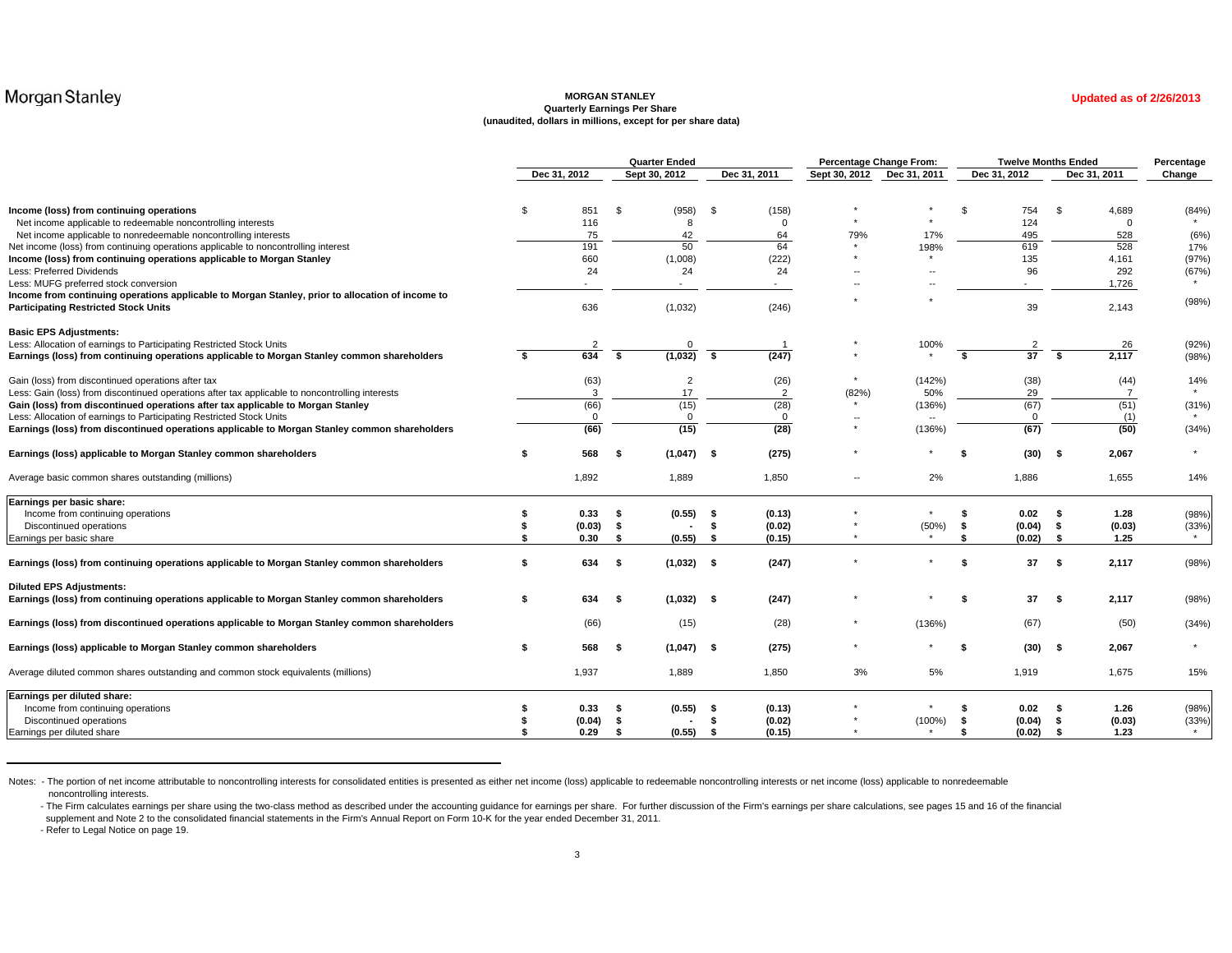### **MORGAN STANLEY**

**Updated as of 2/26/2013**

#### **Quarterly Consolidated Financial Information and Statistical Data**

**(unaudited)**

|                                                           | <b>Quarter Ended</b> |              |           |               | <b>Percentage Change From:</b> |                          |                          | <b>Twelve Months Ended</b> |              | Percentage |              |        |
|-----------------------------------------------------------|----------------------|--------------|-----------|---------------|--------------------------------|--------------------------|--------------------------|----------------------------|--------------|------------|--------------|--------|
|                                                           |                      | Dec 31, 2012 |           | Sept 30, 2012 | Dec 31, 2011                   | Sept 30, 2012            | Dec 31, 2011             |                            | Dec 31, 2012 |            | Dec 31, 2011 | Change |
| Regional revenues <sup>(1)</sup>                          |                      |              |           |               |                                |                          |                          |                            |              |            |              |        |
| Americas                                                  | \$                   | 5,568        | \$        | 4,744         | \$<br>3,716                    | 17%                      | 50%                      | \$                         | 20,200       | \$         | 22,306       | (9%)   |
| EMEA (Europe, Middle East, Africa)                        |                      | 656          |           | 296           | 1,237                          | 122%                     | (47%)                    |                            | 3,078        |            | 6,619        | (53%)  |
| Asia                                                      |                      | 742          |           | 240           | 722                            | $\star$                  | 3%                       |                            | 2,834        |            | 3,311        | (14%)  |
| Consolidated net revenues                                 | S.                   | 6,966        | $\bullet$ | 5,280         | \$<br>5,675                    | 32%                      | 23%                      | S.                         | 26,112       | \$         | 32,236       | (19%)  |
| Worldwide employees                                       |                      | 57,061       |           | 57,726        | 61,546                         | (1%)                     | (7%)                     |                            |              |            |              |        |
| Firmwide deposits                                         | S                    | 83,266       | \$        | 70,757        | \$<br>65,662                   | 18%                      | 27%                      |                            |              |            |              |        |
| <b>Total assets</b>                                       | \$                   | 780,960      | \$        | 764,985       | \$<br>749,898                  | 2%                       | 4%                       |                            |              |            |              |        |
| Risk weighted assets <sup>(2)</sup>                       |                      | 306,746      |           | 314,770       | \$<br>314,817                  | (3%)                     | (3%)                     |                            |              |            |              |        |
| Global Liquidity Reserve (Billions) <sup>(3)</sup>        |                      | 182          | \$        | 170           | \$<br>182                      | 7%                       | $\overline{\phantom{a}}$ |                            |              |            |              |        |
| Long-Term Debt Outstanding                                |                      | 169,571      | \$        | 168,444       | \$<br>184,234                  | 1%                       | (8%)                     |                            |              |            |              |        |
| Maturities of Long-Term Debt Outstanding (next 12 months) | \$                   | 25,303       | \$        | 20,214        | \$<br>35,082                   | 25%                      | (28%)                    |                            |              |            |              |        |
| Common equity                                             |                      | 60,601       |           | 60,291        | 60,541                         | 1%                       | --                       |                            |              |            |              |        |
| Preferred equity                                          |                      | 1,508        |           | 1,508         | 1,508                          | $\overline{\phantom{a}}$ | $\overline{\phantom{a}}$ |                            |              |            |              |        |
| Morgan Stanley shareholders' equity                       |                      | 62,109       |           | 61,799        | 62,049                         | 1%                       | $\overline{\phantom{a}}$ |                            |              |            |              |        |
| Junior subordinated debt issued to capital trusts         |                      | 4,827        |           | 4,833         | 4,853                          | $\overline{\phantom{a}}$ | (1%)                     |                            |              |            |              |        |
| Less: Goodwill and intangible assets <sup>(4)</sup>       |                      | (7, 587)     |           | (7,665)       | (6,691)                        | 1%                       | (13%)                    |                            |              |            |              |        |
| Tangible Morgan Stanley shareholders' equity              | S                    | 59,349       | \$        | 58,967        | \$<br>60,211                   | 1%                       | (1%)                     |                            |              |            |              |        |
| Tangible common equity                                    | \$                   | 53,014       | \$        | 52,626        | \$<br>53,850                   | 1%                       | (2%)                     |                            |              |            |              |        |
| Leverage ratio                                            |                      | 13.2x        |           | 13.0x         | 12.5x                          |                          |                          |                            |              |            |              |        |
| Tier 1 common capital <sup>(5)</sup>                      | \$                   | 44,794       | \$        | 43,728        | \$<br>39,785                   | 2%                       | 13%                      |                            |              |            |              |        |
| Tier 1 capital <sup>(6)</sup>                             | \$                   | 54,360       | \$        | 53,352        | \$<br>51,114                   | 2%                       | 6%                       |                            |              |            |              |        |
| Tier 1 common capital ratio                               |                      | 14.6%        |           | 13.9%         | 12.6%                          |                          |                          |                            |              |            |              |        |
| Tier 1 capital ratio                                      |                      | 17.7%        |           | 16.9%         | 16.2%                          |                          |                          |                            |              |            |              |        |
| Tier 1 leverage ratio                                     |                      | 7.1%         |           | 7.2%          | 6.6%                           |                          |                          |                            |              |            |              |        |
| Period end common shares outstanding (000's)              |                      | 1,974,042    |           | 1,975,040     | 1,926,986                      |                          | 2%                       |                            |              |            |              |        |
| Book value per common share                               | S                    | 30.70        | \$        | 30.53         | \$<br>31.42                    |                          |                          |                            |              |            |              |        |
| Tangible book value per common share                      | \$                   | 26.86        | \$        | 26.65         | \$<br>27.95                    |                          |                          |                            |              |            |              |        |

Notes: - All data presented in millions except number of employees, liquidity, ratios and book values.

- The number of worldwide employees for all periods has been restated to exclude employees of Quilter.

<sup>-</sup> Tangible common equity and tangible book value per common share are non-GAAP financial measures that the Firm considers to be useful measures of capital adequacy. Tangible common equity equals common equity less goodwill and intangible assets net of allowable mortgage servicing rights deduction and includes only the Firm's share of the Wealth Management Joint Venture's goodwill and intangible assets. Tangible book value per common share equals tangible common equity divided by period end common shares outstanding.

<sup>-</sup> Leverage ratio equals total assets divided by tangible Morgan Stanley shareholders' equity.

<sup>-</sup> Tier 1 leverage ratio equals Tier 1 capital divided by adjusted average total assets (which reflects adjustments for disallowed goodwill, certain intangible assets, deferred tax assets and financial and non-financial equity investments).

<sup>-</sup> Refer to End Notes on pages 17-18 and Legal Notice on page 19.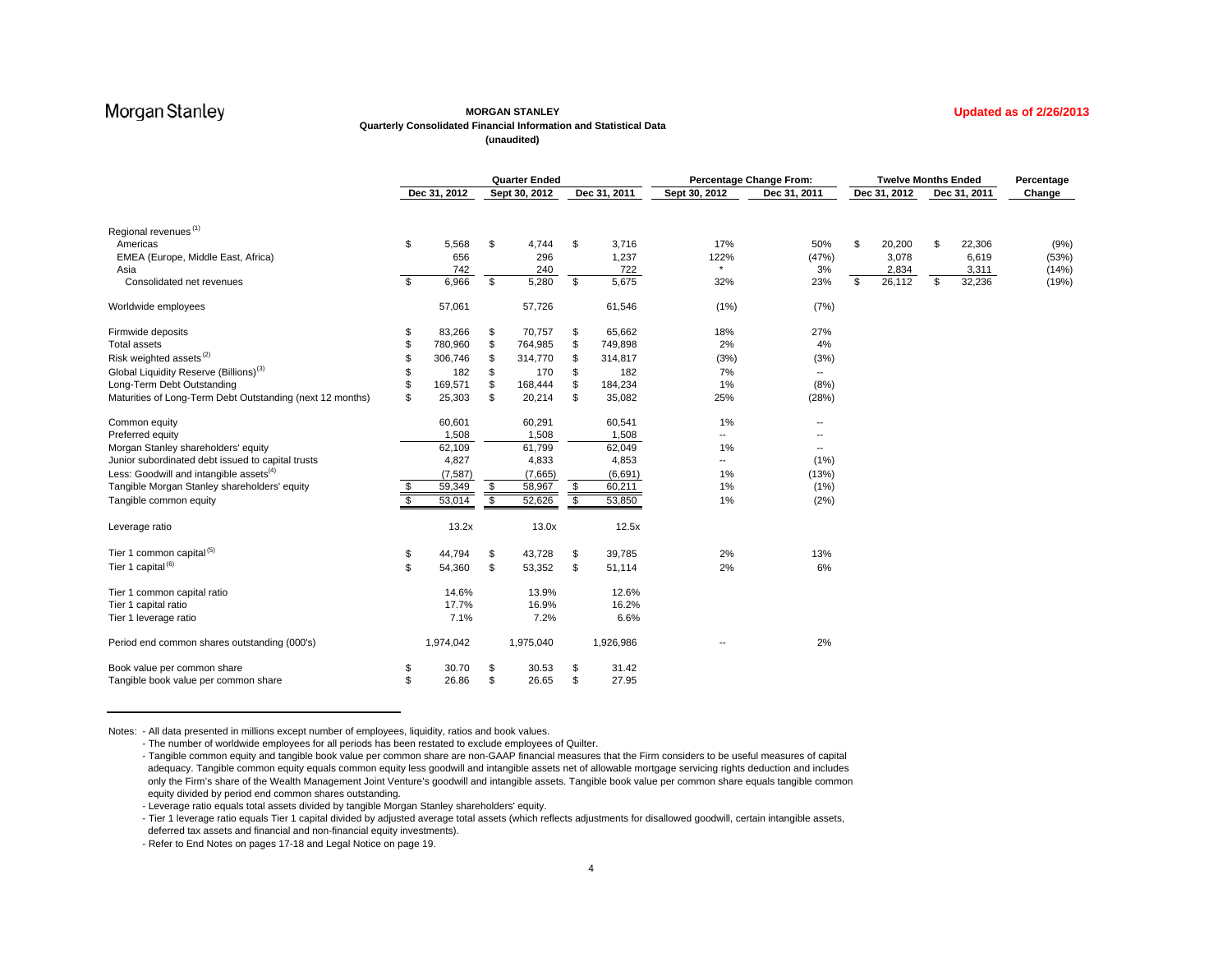### **MORGAN STANLEY Quarterly Consolidated Financial Information and Statistical Data (unaudited, dollars in billions)**

**Updated as of 2/26/2013**

|                                              |     |              | <b>Quarter Ended</b> |    |              | Percentage Change From:  |                          | <b>Twelve Months Ended</b> |     |              | Percentage |
|----------------------------------------------|-----|--------------|----------------------|----|--------------|--------------------------|--------------------------|----------------------------|-----|--------------|------------|
|                                              |     | Dec 31, 2012 | Sept 30, 2012        |    | Dec 31, 2011 | Sept 30, 2012            | Dec 31, 2011             | Dec 31, 2012               |     | Dec 31, 2011 | Change     |
| Average Tier 1 Common Capital <sup>(1)</sup> |     |              |                      |    |              |                          |                          |                            |     |              |            |
| <b>Institutional Securities</b>              | \$. | 22.4         | \$<br>22.1           | S  | 24.4         | 1%                       | (8%)                     | \$<br>22.3                 | S   | 25.9         | (14%       |
| Global Wealth Management Group               |     | 3.8          | 3.8                  |    | 3.3          | --                       | 15%                      | 3.7                        |     | 3.3          | 12%        |
| Asset Management                             |     | 1.3          | 1.3                  |    | 1.4          | --                       | (7%)                     | 1.3                        |     | 1.5          | (13%)      |
| Parent capital                               |     | 16.9         | 16.2                 |    | 11.5         | 4%                       | 47%                      | 15.5                       |     | 5.3          | 192%       |
| Total - continuing operations                |     | 44.4         | 43.4                 |    | 40.6         | 2%                       | 9%                       | 42.8                       |     | 36.0         | 19%        |
| Discontinued operations                      |     | 0.0          | 0.0                  |    | 0.0          | --                       | ۰.                       | 0.0                        |     | 0.0          | $-$        |
| Firm                                         |     | 44.4         | \$<br>43.4           | S. | 40.6         | 2%                       | 9%                       | 42.8                       | \$. | 36.0         | 19%        |
| Average Common Equity <sup>(1)</sup>         |     |              |                      |    |              |                          |                          |                            |     |              |            |
| <b>Institutional Securities</b>              | \$  | 28.5         | \$<br>28.8           | \$ | 31.3         | (1%)                     | (9%)                     | \$<br>29.0                 | \$  | 32.7         | (11%       |
| Global Wealth Management Group               |     | 13.2         | 13.2                 |    | 13.0         | --                       | 2%                       | 13.3                       |     | 13.2         | 1%         |
| Asset Management                             |     | 2.4          | 2.4                  |    | 2.5          | $\overline{\phantom{a}}$ | (4% )                    | 2.4                        |     | 2.6          | (8%        |
| Parent capital                               |     | 16.3         | 16.6                 |    | 13.8         | (2%)                     | 18%                      | 16.1                       |     | 5.9          | 173%       |
| Total - continuing operations                |     | 60.4         | 61.0                 |    | 60.6         | (1%)                     | $\overline{\phantom{a}}$ | 60.8                       |     | 54.4         | 12%        |
| Discontinued operations                      |     | 0.0          | 0.0                  |    | 0.0          | $- -$                    | --                       | 0.0                        |     | 0.0          |            |
| Firm                                         |     | 60.4         | \$<br>61.0           | \$ | 60.6         | (1%)                     | $\overline{\phantom{a}}$ | 60.8                       | \$  | 54.4         | 12%        |
| Return on average Tier 1 common capital      |     |              |                      |    |              |                          |                          |                            |     |              |            |
| <b>Institutional Securities</b>              |     | 7%           |                      |    | $\star$      |                          |                          |                            |     | 7%           |            |
| Global Wealth Management Group               |     | 29%          | 16%                  |    | 16%          |                          |                          | 21%                        |     | 13%          |            |
| Asset Management                             |     | $\star$      | 32%                  |    | 1%           |                          |                          | 10%                        |     |              |            |
| Total - continuing operations                |     | 6%           |                      |    | $\star$      |                          |                          | 0%                         |     | 6%           |            |
| Firm                                         |     | 5%           |                      |    |              |                          |                          |                            |     | 6%           |            |
| Return on average common equity              |     |              |                      |    |              |                          |                          |                            |     |              |            |
| <b>Institutional Securities</b>              |     | 5%           |                      |    |              |                          |                          |                            |     | 5%           |            |
| Global Wealth Management Group               |     | 8%           | 5%                   |    | 4%           |                          |                          | 6%                         |     | 3%           |            |
| Asset Management                             |     | $\star$      | 17%                  |    | $1\%$        |                          |                          | 5%                         |     |              |            |
| Total - continuing operations                |     | 4%           | $\star$              |    | $\star$      |                          |                          | 0%                         |     | 4%           |            |
| Firm                                         |     | 4%           | $\star$              |    | $\star$      |                          |                          |                            |     | 4%           |            |

Notes: - Beginning in the quarter ended March 31, 2012, Firm and segment required Capital is met by Tier 1 common capital. Prior to the quarter ended March 31, 2012, the Firm's required Capital was met by regulatory Tier 1 capital or Tier 1 common equity. Segment capital for prior quarters has been recast under this framework. Tier 1 common capital is defined as Tier 1 capital less non-common elements in Tier 1 capital, including perpetual preferred stock and related surplus, minority interest in subsidiaries, trust preferred securities and mandatory convertible preferred securities.

- The return on average common equity and average Tier 1 common capital are non-GAAP measures that the Firm considers to be useful measures that the Firm and investors use to assess operating performance. - For the full year ended December 31, 2011, the negative adjustment of \$1.7 billion related to the MUFG conversion was allocated to the business segments and included in the numerator for the purpose of calculating the return on average common equity as follows: Institutional Securities \$1.4 billion, Global Wealth Management \$0.2 billion and Asset Management \$0.1 billion. Excluding this negative adjustment, the return on average common equity would have been: Firm: 7%, Institutional Securities: 10%, Global Wealth Management: 5% and Asset Management: 1%, for the full year ended December 31, 2011. - Refer to End Notes on pages 17-18 and Legal Notice on page 19.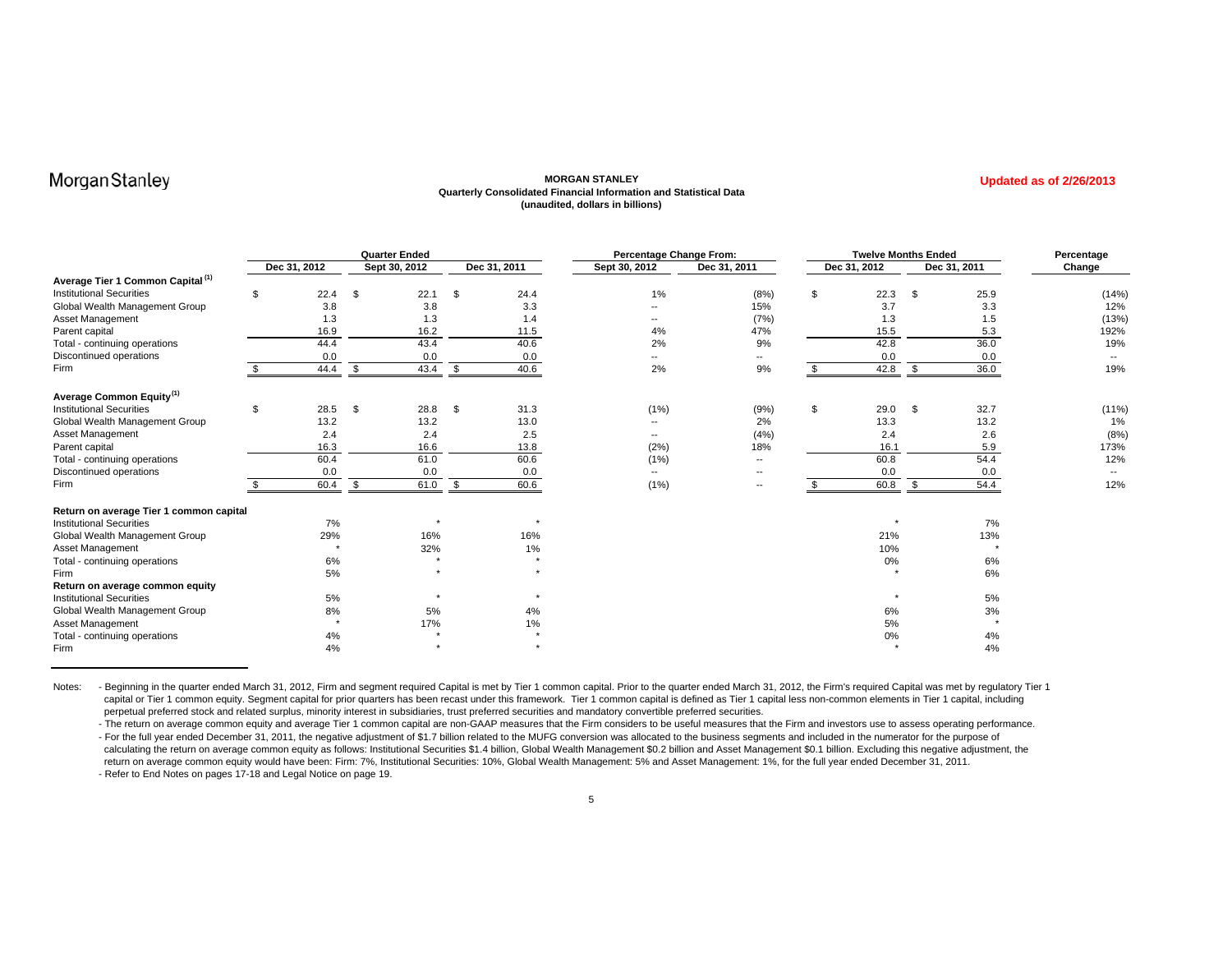### **MORGAN STANLEYQuarterly Institutional Securities Income Statement Information (unaudited, dollars in millions)**

|                                                                 |              | <b>Quarter Ended</b> |               |               | Percentage Change From: |              | <b>Twelve Months Ended</b> | Percentage |
|-----------------------------------------------------------------|--------------|----------------------|---------------|---------------|-------------------------|--------------|----------------------------|------------|
|                                                                 | Dec 31, 2012 | Sept 30, 2012        | Dec 31, 2011  | Sept 30, 2012 | Dec 31, 2011            | Dec 31, 2012 | Dec 31, 2011               | Change     |
| Revenues:                                                       |              |                      |               |               |                         |              |                            |            |
| Investment banking                                              | 1,225        | \$<br>969            | \$<br>883     | 26%           | 39%                     | 3,929<br>\$  | \$<br>4,228                | (7%        |
| Principal transactions:                                         |              |                      |               |               |                         |              |                            |            |
| Trading                                                         | 1,246        | 314                  | 664           | $\star$       | 88%                     | 5,853        | 11,294                     | (48%       |
| Investments                                                     | 148          | 74                   | 65            | 100%          | 128%                    | 219          | 239                        | (8%        |
| Commissions and fees                                            | 474          | 468                  | 523           | 1%            | (9%)                    | 1,999        | 2,611                      | (23%       |
| Asset management, distribution and admin. fees                  | 38           | 41                   | 29            | (7%)          | 31%                     | 144          | 124                        | 16%        |
| Other                                                           | 42           | 62                   | 37            | (32%)         | 14%                     | 195          | (241)                      |            |
| Total non-interest revenues                                     | 3,173        | 1,928                | 2,201         | 65%           | 44%                     | 12,339       | 18,255                     | (32%)      |
| Interest income                                                 | 1,066        | 986                  | 1,301         | 8%            | (18%)                   | 4,128        | 5,740                      | (28%       |
| Interest expense                                                | 1,288        | 1,547                | 1,434         | (17%)         | (10%)                   | 5,914        | 6,820                      | (13%       |
| Net interest                                                    | (222)        | (561)                | (133)         | 60%           | (67%)                   | (1,786)      | (1,080)                    | (65%       |
| Net revenues                                                    | 2,951        | 1,367                | 2,068         | 116%          | 43%                     | 10,553       | 17,175                     | (39%       |
| Compensation and benefits                                       | 1,486        | 1,637                | 1,550         | (9%)          | (4%)                    | 6,653        | 7,199                      | (8%        |
| Non-compensation expenses                                       | 1,408        | 1,650                | 1,290         | (15%)         | 9%                      | 5,571        | 5,385                      | 3%         |
| Total non-interest expenses                                     | 2,894        | 3,287                | 2,840         | (12%)         | 2%                      | 12,224       | 12,584                     | (3% )      |
| Income (loss) from continuing operations before taxes           | 57           | (1,920)              | (772)         |               |                         | (1,671)      | 4,591                      |            |
| Income tax provision / (benefit) from continuing operations     | (368)        | (662)                | (419)         | 44%           | 12%                     | (1,065)      | 879                        |            |
| Income (loss) from continuing operations                        | 425          | (1,258)              | (353)         |               |                         | (606)        | 3,712                      |            |
| Gain (loss) from discontinued operations after tax              | (60)         | (15)                 | (35)          |               | (71%)                   | (119)        | (99)                       | (20%       |
| Net income (loss)                                               | 365          | (1, 273)             | (388)         |               |                         | (725)        | 3,613                      |            |
| Net income applicable to redeemable noncontrolling interests    |              |                      |               |               |                         |              |                            |            |
| Net income applicable to nonredeemable noncontrolling interests | 38           | 12                   | 6             | $\star$       |                         | 194          | 244                        | (20%       |
| Net income (loss) applicable to Morgan Stanley                  | 327          | (1, 285)<br>\$       | (394)<br>- \$ |               |                         | (919)        | \$<br>3,369                |            |
| Amounts applicable to Morgan Stanley:                           |              |                      |               |               |                         |              |                            |            |
| Income (loss) from continuing operations                        | 390          | (1,269)              | (359)         |               |                         | (796)        | 3,468                      |            |
| Gain (loss) from discontinued operations after tax              | (63)         | (16)                 | (35)          |               | (80%)                   | (123)        | (99)                       |            |
| Net income (loss) applicable to Morgan Stanley                  | 327          | (1, 285)<br>\$       | (394)<br>- \$ |               |                         | (919)        | 3,369<br>-S                | (24%)      |
| Return on average common equity                                 |              |                      |               |               |                         |              |                            |            |
| from continuing operations                                      | 5%           |                      |               |               |                         |              | 5%                         |            |
| Pre-tax profit margin                                           | 2%           |                      |               |               |                         |              | 27%                        |            |
| Compensation and benefits as a % of net revenues                | 50%          | 120%                 | 75%           |               |                         | 63%          | 42%                        |            |

Notes: - Pre-tax profit margin is a non-GAAP financial measure that the Firm considers to be a useful measure that the Firm and investors use to assess operating performance. Percentages represent income from continuing operations before income taxes as a percentage of net revenues.

- For the quarter and full year ended December 31, 2011, Principal Transactions - Trading included a loss of \$1,742 million related to MBIA.

- Other revenues for the full year ended December 31, 2011 included a loss of approximately \$783 million related to MUMSS.

- The quarter ended December 31, 2012 included a net tax benefit of approximately \$331 million, consisting of a discrete tax benefit of approximately \$299 million related to the remeasurement of reserves, as well as an out of period net tax benefit of approximately \$32 million to adjust previously recorded deferred tax assets. The quarter ended September 30, 2012, included an out of period net income tax provision of approximately \$82 million, primarily related to the overstatement of tax benefits associated with repatriated earnings of a foreign subsidiary in 2010.

- The full year ended December 31, 2012 included an out of period net tax provision of approximately \$50 million to adjust previously recorded deferred tax assets. The full year ended December 31, 2011 included a net discrete tax benefit of \$447 million from the remeasurement of a deferred tax asset and the reversal of a related valuation allowance that are both associated with the sale of Revel and the tax benefit of \$230 million related to the MUMSS loss.

- In the quarter ended December 31, 2012, discontinued operations includes the provision of \$115 million related to a settlement with the Federal Reserve Board concerning the independent foreclosure review related to Saxon. For full year ended December 31, 2011, discontinued operations included charges related to losses associated with the planned disposition of Saxon.

- The portion of net income attributable to noncontrolling interests for consolidated entities is presented as either net income (loss) applicable to redeemable noncontrolling interests or net income (loss) applicable to nonredeemable noncontrolling interests.

- For the full year ended December 31, 2011, the negative adjustment related to the MUFG conversion was included in the numerator in the calculation of the return on average common equity. Excluding this negative adjustment, the return on average common equity for Institutional Securities would have been 10% for the twelve months ended December 31, 2011. - Refer to Legal Notice on page 19.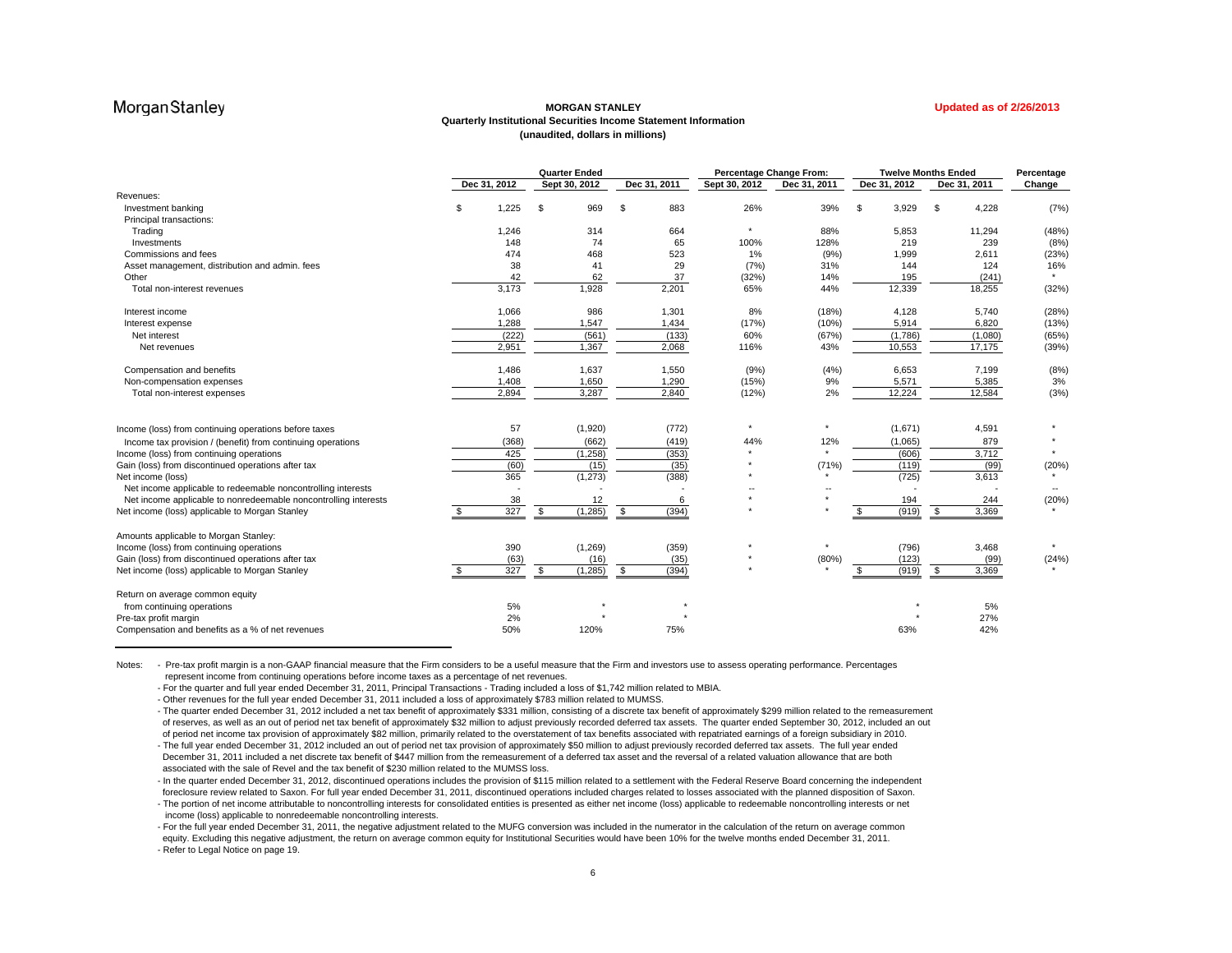### **MORGAN STANLEYQuarterly Financial Information and Statistical Data Institutional Securities(unaudited, dollars in millions)**

|                                                    |              | <b>Quarter Ended</b> |    |              | <b>Percentage Change From:</b> |              |    | Twelve Months Ended |              | Percentage |
|----------------------------------------------------|--------------|----------------------|----|--------------|--------------------------------|--------------|----|---------------------|--------------|------------|
|                                                    | Dec 31, 2012 | Sept 30, 2012        |    | Dec 31, 2011 | Sept 30, 2012                  | Dec 31, 2011 |    | Dec 31, 2012        | Dec 31, 2011 | Change     |
| <b>Investment Banking</b>                          |              |                      |    |              |                                |              |    |                     |              |            |
| Advisory revenues                                  | \$<br>454    | \$<br>339            | \$ | 406          | 34%                            | 12%          | \$ | 1,369               | \$<br>1,737  | (21%)      |
| Underwriting revenues                              |              |                      |    |              |                                |              |    |                     |              |            |
| Equity                                             | 237          | 199                  |    | 189          | 19%                            | 25%          |    | 891                 | 1,132        | (21%)      |
| Fixed income                                       | 534          | 431                  |    | 288          | 24%                            | 85%          |    | 1,669               | 1,359        | 23%        |
| Total underwriting revenues                        | 771          | 630                  |    | 477          | 22%                            | 62%          |    | 2,560               | 2,491        | 3%         |
| Total investment banking revenues                  | \$<br>,225   | \$<br>969            | \$ | 883          | 26%                            | 39%          | S  | 3,929               | \$<br>4,228  | (7%)       |
| Sales & Trading                                    |              |                      |    |              |                                |              |    |                     |              |            |
| Equity                                             | \$<br>1,090  | \$<br>587            | \$ | 1,254        | 86%                            | (13%)        | \$ | 4,347               | \$<br>6,770  | (36%)      |
| Fixed Income & Commodities                         | 481          | (163)                |    | (254)        |                                |              |    | 2,358               | 7,506        | (69%)      |
| Other                                              | (35)         | (162)                |    | 83           | 78%                            |              |    | (495)               | (1,327)      | 63%        |
| Total sales & trading net revenues                 | \$<br>,536   | \$<br>262            | \$ | 1,083        | $\star$                        | 42%          |    | 6,210               | \$<br>12,949 | (52%)      |
| <b>Investments &amp; Other</b>                     |              |                      |    |              |                                |              |    |                     |              |            |
| Investments                                        | \$<br>148    | \$<br>74             | \$ | 65           | 100%                           | 128%         | \$ | 219                 | \$<br>239    | (8%)       |
| Other                                              | 42           | 62                   |    | 37           | (32%)                          | 14%          |    | 195                 | (241)        |            |
| Total investments & other revenues                 | \$<br>190    | \$<br>136            | \$ | 102          | 40%                            | 86%          | \$ | 414                 | \$<br>(2)    |            |
| <b>Total Institutional Securities net revenues</b> | 2,951        | \$<br>1,367          | \$ | 2,068        | 116%                           | 43%          |    | 10,553              | \$<br>17,175 | (39%)      |

Notes: - For the periods noted below, sales and trading net revenues included positive (negative) revenue related to DVA as follows:

December 31, 2012: Total QTD: \$(511) million; Fixed Income & Commodities: \$(330) million; Equity: \$(181) million

September 30, 2012: Total QTD: \$(2,262) million; Fixed Income & Commodities: \$(1,621) million; Equity: \$(641) million

December 31, 2011: Total QTD: \$216 million; Fixed Income & Commodities: \$239 million; Equity: \$(23) million

December 31, 2012: Total YTD: \$(4,402) million; Fixed Income & Commodities: \$(3,273) million; Equity: \$(1,130) million

December 31, 2011: Total YTD: \$3,681 million; Fixed Income & Commodities: \$3,062 million; Equity: \$619 million

- For the quarter and full year ended Decemer 31, 2011, Fixed Income and Commodities sales and trading net revenues includes a loss of \$1,742 million related to MBIA.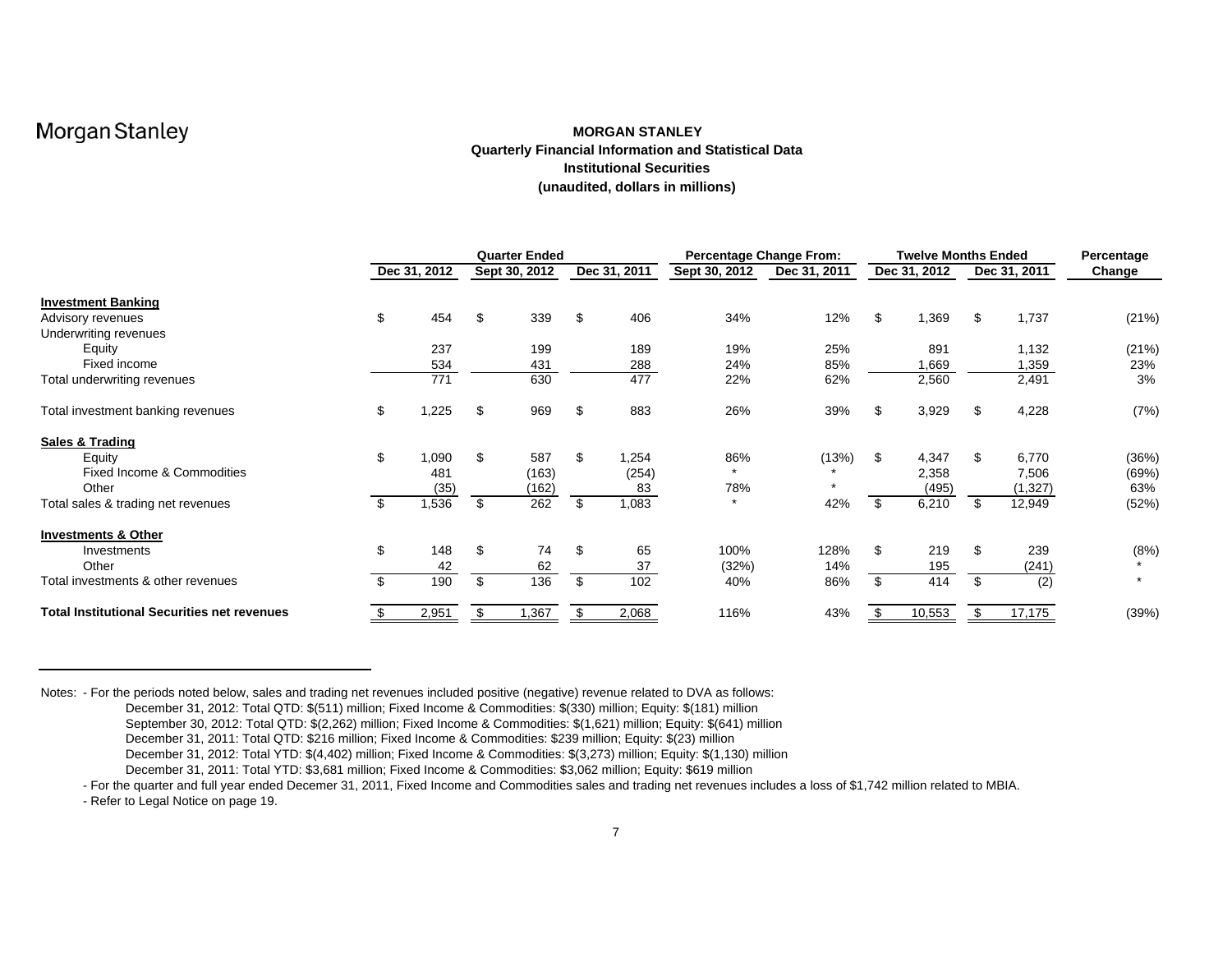### **MORGAN STANLEYQuarterly Financial Information and Statistical Data Institutional Securities(unaudited, dollars in millions)**

|                                                     |              |    | <b>Current VaR Methodology</b> |              | <b>Prior VaR Methodology</b> |              |    |                      |    |              |  |
|-----------------------------------------------------|--------------|----|--------------------------------|--------------|------------------------------|--------------|----|----------------------|----|--------------|--|
|                                                     |              |    | <b>Quarter Ended</b>           |              |                              |              |    | <b>Quarter Ended</b> |    |              |  |
|                                                     | Dec 31, 2012 |    | Sept 30, 2012                  | Dec 31, 2011 |                              | Dec 31, 2012 |    | Sept 30, 2012        |    | Dec 31, 2011 |  |
| Average Daily 95% / One-Day Value-at-Risk ("VaR")   |              |    |                                |              |                              |              |    |                      |    |              |  |
| Primary Market Risk Category (\$ millions, pre-tax) |              |    |                                |              |                              |              |    |                      |    |              |  |
| Interest rate and credit spread                     | \$<br>60     | \$ | 53                             | \$<br>51     | \$                           | 83           | \$ | 76                   | \$ | 57           |  |
| Equity price                                        | 21           |    | 26                             | 29           |                              | 27           |    | 32                   |    | 29           |  |
| Foreign exchange rate                               | 11           |    | 12                             | 13           |                              | 16           |    | 17                   |    | 12           |  |
| Commodity price                                     | 22           |    | 22                             | 26           |                              | 25           |    | 27                   |    | 28           |  |
| Aggregation of Primary Risk Categories              | 69           |    | 58                             | 62           |                              | 88           |    | 79                   |    | 66           |  |
| Credit Portfolio VaR                                | 20           |    | 23                             | 83           |                              | 25           |    | 28                   |    | 103          |  |
| Trading VaR                                         | \$<br>78     | S. | 63                             | 105          | \$                           | 98           | S  | 82                   | J. | 123          |  |

Notes: - VaR represents the loss amount that one would not expect to exceed, on average, more than five times every one hundred trading days in the Firm's trading positions if the portfolio were held constant for a one-day period. The Firm modified its VaR model to make it more responsive to recent market conditions. The change has been approved by Firm's regulators for use in the Firm's regulatory capital calculations. Further discussion of the calculation of VaR and the limitations of the Firm's 2012 VaR methodology, will be disclosed in Part II, Item 7A "Quantitative and Qualitative Disclosures about Market Risk" included in the Firm's 10-K for the year ended December 31, 2012.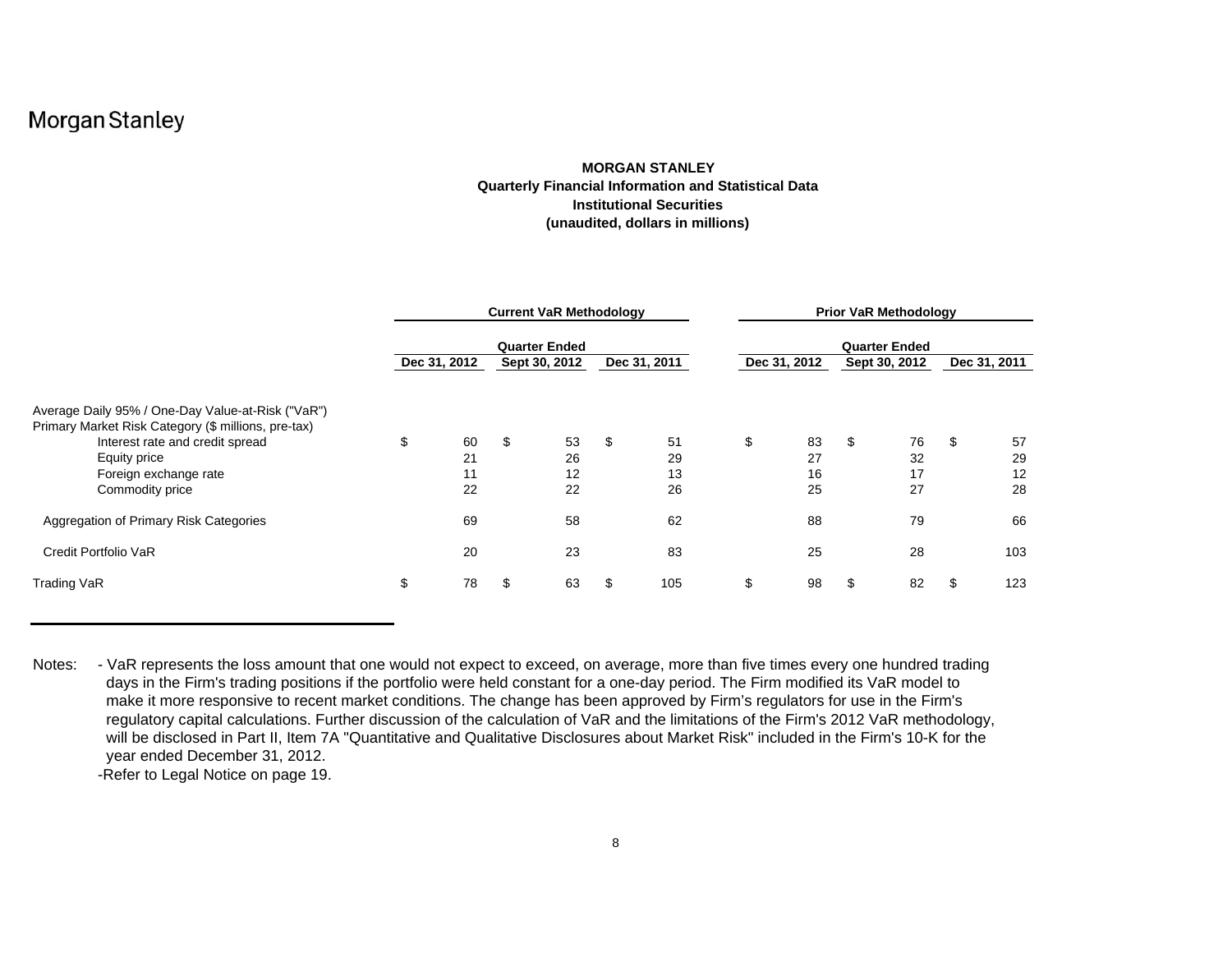### **MORGAN STANLEYQuarterly Financial Information and Statistical Data Institutional Securities - Corporate Loans and Commitments (unaudited, dollars in billions)**

|                                                  | <b>Quarter Ended</b><br>Dec 31, 2012<br>Dec 31, 2011<br>Sept 30, 2012 |      |               |      |                         |      |               | <b>Percentage Change From:</b> |  |
|--------------------------------------------------|-----------------------------------------------------------------------|------|---------------|------|-------------------------|------|---------------|--------------------------------|--|
|                                                  |                                                                       |      |               |      |                         |      | Sept 30, 2012 | Dec 31, 2011                   |  |
| Loans and commitments at fair value              |                                                                       |      |               |      |                         |      |               |                                |  |
| <b>Corporate funded loans:</b>                   |                                                                       |      |               |      |                         |      |               |                                |  |
| Investment grade                                 | \$                                                                    | 3.8  | \$            | 4.2  |                         | 6.6  | (10%)         | (42%)                          |  |
| Non-investment grade                             |                                                                       | 3.6  |               | 5.6  |                         | 7.3  | (36%)         | (51%)                          |  |
| Total corporate funded loans                     | \$                                                                    | 7.4  | \$            | 9.8  | \$                      | 13.9 | (24%)         | (47%)                          |  |
| <b>Corporate lending commitments:</b>            |                                                                       |      |               |      |                         |      |               |                                |  |
| Investment grade                                 | \$                                                                    | 17.3 | \$            | 24.2 | \$                      | 45.2 | (29%)         | (62%)                          |  |
| Non-investment grade                             |                                                                       | 6.4  |               | 8.2  |                         | 14.1 | (22%)         | (55%)                          |  |
| Total corporate lending commitments              | \$                                                                    | 23.7 | \$            | 32.4 | \$                      | 59.3 | (27%)         | (60%)                          |  |
| Corporate funded loans plus lending commitments: |                                                                       |      |               |      |                         |      |               |                                |  |
| Investment grade                                 | \$                                                                    | 21.1 | \$            | 28.4 | \$                      | 51.8 | (26%)         | (59%)                          |  |
| Non-investment grade                             |                                                                       | 10.0 |               | 13.8 |                         | 21.4 | (28%)         | (53%)                          |  |
| Total loans and commitments at fair value        | \$                                                                    | 31.1 | \$            | 42.2 | \$                      | 73.2 | (26%)         | (58%)                          |  |
| % investment grade                               |                                                                       | 68%  |               | 67%  |                         | 71%  |               |                                |  |
| % non-investment grade                           |                                                                       | 32%  |               | 33%  |                         | 29%  |               |                                |  |
| Held for investment (HFI) portfolio              | \$                                                                    | 49.8 | \$            | 40.5 | \$                      | 9.7  | 23%           |                                |  |
| Held for sale (HFS) portfolio                    |                                                                       | 7.1  |               | 9.7  | \$                      |      | (27%)         |                                |  |
| <b>Total Corporate Lending Exposure</b>          | $\frac{1}{3}$                                                         | 88.0 | $\frac{3}{3}$ | 92.4 | $\overline{\mathbf{s}}$ | 82.9 | (5%)          | 6%                             |  |
| <b>Hedges</b>                                    | \$                                                                    | 19.7 | \$            | 19.6 | \$                      | 35.8 | 1%            | (45%)                          |  |

Notes: - In connection with certain of its Institutional Securities business activities, the Firm provides loans or lending commitments to select clients related to its event driven or relationship lending activities. For a further discussion of this activity, see the Firm's Annual Report on Form 10-K for the year ended December 31, 2012.

- Total Corporate Lending exposure represents the Firm's potential loss assuming the market price of funded loans and lending commitments was zero.

- On December 31, 2012, September 30, 2012 and December 31, 2011, the "event-driven" portfolio of pipeline commitments and closed deals to non-investment grade borrowers were \$3.9 billion, \$6.5 billion and \$3.8 billion, respectively.

- On December 31, 2012, September 30, 2012 and December 31, 2011, the HFI portfolio allowance for loan losses for funded loans was \$93 million, \$85 million and \$6 million, respectively, and the HFI portfolio allowance for credit losses for loan commitments was \$84 million, \$60 million and \$18 million, respectively. - Held for sale portfolio reflects loans and commitments carried at the lower of cost or fair market value.

- The hedge balance reflects the notional amount utilized by the corporate lending business.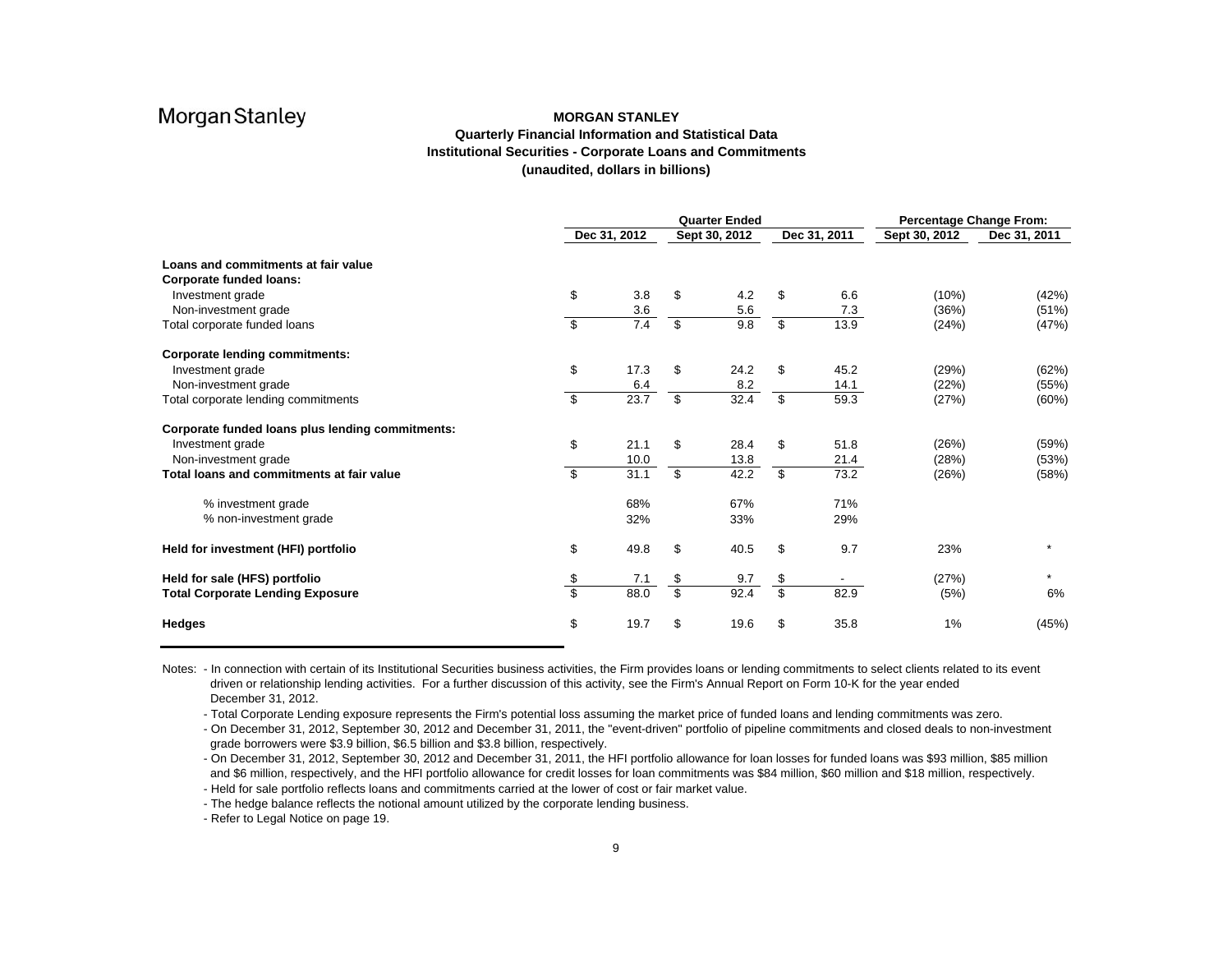### **MORGAN STANLEYQuarterly Global Wealth Management Group Income Statement Information (unaudited, dollars in millions)**

|                                                                 |     |                |                          | <b>Quarter Ended</b> |                          |                |               | Percentage Change From: | <b>Twelve Months Ended</b> |              |    |                       | Percentage |  |
|-----------------------------------------------------------------|-----|----------------|--------------------------|----------------------|--------------------------|----------------|---------------|-------------------------|----------------------------|--------------|----|-----------------------|------------|--|
|                                                                 |     | Dec 31, 2012   |                          | Sept 30, 2012        |                          | Dec 31, 2011   | Sept 30, 2012 | Dec 31, 2011            |                            | Dec 31, 2012 |    | Dec 31, 2011          | Change     |  |
| Revenues:                                                       |     |                |                          |                      |                          |                |               |                         |                            |              |    |                       |            |  |
| Investment banking                                              | \$  | 209            | \$                       | 199                  | \$                       | 165            | 5%            | 27%                     | \$                         | 836          | \$ | 750                   | 11%        |  |
| Principal transactions:                                         |     |                |                          |                      |                          |                |               |                         |                            |              |    |                       |            |  |
| Trading                                                         |     | 288            |                          | 312                  |                          | 313            | (8%)          | (8%)                    |                            | 1,193        |    | 1,119                 | 7%         |  |
| Investments                                                     |     | 3              |                          |                      |                          | (2)            | (25%)         |                         |                            | 10           |    | $\boldsymbol{\Delta}$ | 150%       |  |
| Commissions and fees                                            |     | 579            |                          | 521                  |                          | 626            | 11%           | (8%)                    |                            | 2,261        |    | 2,737                 | (17%)      |  |
| Asset management, distribution and admin. fees                  |     | 1,882          |                          | 1,810                |                          | 1,622          | 4%            | 16%                     |                            | 7,288        |    | 6,792                 | 7%         |  |
| Other                                                           |     | 99             |                          | 80                   |                          | 78             | 24%           | 27%                     |                            | 316          |    | 410                   | (23%)      |  |
| Total non-interest revenues                                     |     | 3,060          |                          | 2,926                |                          | 2,802          | 5%            | 9%                      |                            | 11,904       |    | 11,812                | 1%         |  |
| Interest income                                                 |     | 529            |                          | 507                  |                          | 480            | 4%            | 10%                     |                            | 2,015        |    | 1,863                 | 8%         |  |
| Interest expense                                                |     | 128            |                          | 97                   |                          | 63             | 32%           | 103%                    |                            | 403          |    | 386                   | 4%         |  |
| Net interest                                                    |     | 401            |                          | 410                  |                          | 417            | (2%)          | (4%)                    |                            | 1,612        |    | 1.477                 | 9%         |  |
| Net revenues                                                    |     | 3.461          |                          | 3,336                |                          | 3,219          | 4%            | 8%                      |                            | 13,516       |    | 13,289                | 2%         |  |
| Compensation and benefits                                       |     | 1,979          |                          | 2,050                |                          | 2,059          | (3%)          | (4%)                    |                            | 8,128        |    | 8,286                 | (2%)       |  |
| Non-compensation expenses                                       |     | 901            |                          | 1,047                |                          | 922            | (14%)         | (2%)                    |                            | 3,788        |    | 3,748                 | 1%         |  |
| Total non-interest expenses                                     |     | 2,880          |                          | 3,097                |                          | 2,981          | (7%)          | (3%)                    |                            | 11,916       |    | 12,034                | (1%)       |  |
| Income (loss) from continuing operations before taxes           |     | 581            |                          | 239                  |                          | 238            | 143%          | 144%                    |                            | 1,600        |    | 1,255                 | 27%        |  |
| Income tax provision / (benefit) from continuing operations     |     | 197            |                          | 93                   |                          | 93             | 112%          | 112%                    |                            | 559          |    | 458                   | 22%        |  |
| Income (loss) from continuing operations                        |     | 384            |                          | 146                  |                          | 145            | 163%          | 165%                    |                            | 1,041        |    | 797                   | 31%        |  |
| Gain (loss) from discontinued operations after tax              |     | $\overline{1}$ |                          | 5                    |                          | $\overline{4}$ | (80%)         | (75%)                   |                            | 68           |    | 14                    |            |  |
| Net income (loss)                                               |     | 385            |                          | 151                  |                          | 149            | 155%          | 158%                    |                            | 1.109        |    | 811                   | 37%        |  |
| Net income applicable to redeemable noncontrolling interests    |     | 116            |                          | 8                    |                          | $\Omega$       | $\star$       |                         |                            | 124          |    | $\Omega$              |            |  |
| Net income applicable to nonredeemable noncontrolling interests |     | (9)            |                          | (3)                  |                          | 16             | (200%)        |                         |                            | 143          |    | 146                   | (2%)       |  |
| Net income (loss) applicable to Morgan Stanley                  | \$  | 278            | \$                       | 146                  | \$                       | 133            | 90%           | 109%                    | \$                         | 842          | \$ | 665                   | 27%        |  |
| Amounts applicable to Morgan Stanley:                           |     |                |                          |                      |                          |                |               |                         |                            |              |    |                       |            |  |
| Income (loss) from continuing operations                        |     | 277            |                          | 157                  |                          | 131            | 76%           | 111%                    |                            | 799          |    | 658                   | 21%        |  |
| Gain (loss) from discontinued operations after tax              |     |                |                          | (11)                 |                          | $\overline{2}$ | $\star$       | (50%)                   |                            | 43           |    |                       |            |  |
| Net income (loss) applicable to Morgan Stanley                  | \$. | 278            | $\overline{\mathcal{S}}$ | 146                  | $\overline{\mathcal{S}}$ | 133            | 90%           | 109%                    | \$                         | 842          | \$ | 665                   | 27%        |  |
| Return on average common equity                                 |     |                |                          |                      |                          |                |               |                         |                            |              |    |                       |            |  |
| from continuing operations                                      |     | 8%             |                          | 5%                   |                          | 4%             |               |                         |                            | 6%           |    | 3%                    |            |  |
| Pre-tax profit margin                                           |     | 17%            |                          | 7%                   |                          | 7%             |               |                         |                            | 12%          |    | 9%                    |            |  |
| Compensation and benefits as a % of net revenues                |     | 57%            |                          | 61%                  |                          | 64%            |               |                         |                            | 60%          |    | 62%                   |            |  |

Notes: - Pre-tax profit margin is a non-GAAP financial measure that the Firm considers to be a useful measure that the Firm and investors use to assess operating performance. Percentages represent income from continuing operations before income taxes as a percentage of net revenues.

- The portion of net income attributable to noncontrolling interests for consolidated entities is presented as either net income (loss) applicable to redeemable noncontrolling interests or net income (loss) applicable to nonredeemable noncontrolling interests.

- The full year ended December 31, 2012, included non-recurring costs of \$193 million related to the MSWM integration and the purchase of an additional 14% stake in the Joint Venture reported in the quarter ended September 30, 2012.

- The full year ended December 31, 2012 and December 31, 2011, discontinued operations included the operating results related to Quilter.

- During the quarter ended September 30, 2012, Morgan Stanley completed the purchase of an additional 14% stake in the Joint Venture from Citi, increasing the Firm's interest from 51% to 65%. Prior to September 17, 2012, Citi's results related to its 49% interest were reported in net income (loss) applicable to nonredeemable noncontrolling interests. Due to the terms of the revised agreement with Citi, subsequent to the purchase of the additional 14% stake, Citi's results related to the 35% interest are reported in net income (loss) applicable to redeemable noncontrolling interests.

- The negative adjustment related to the MUFG conversion was included in the numerator in the calculation of the return on average common equity. Excluding this negative adjustment, the return on average common equity for Global Wealth Management would have been 5% for the full year ended December 31, 2011.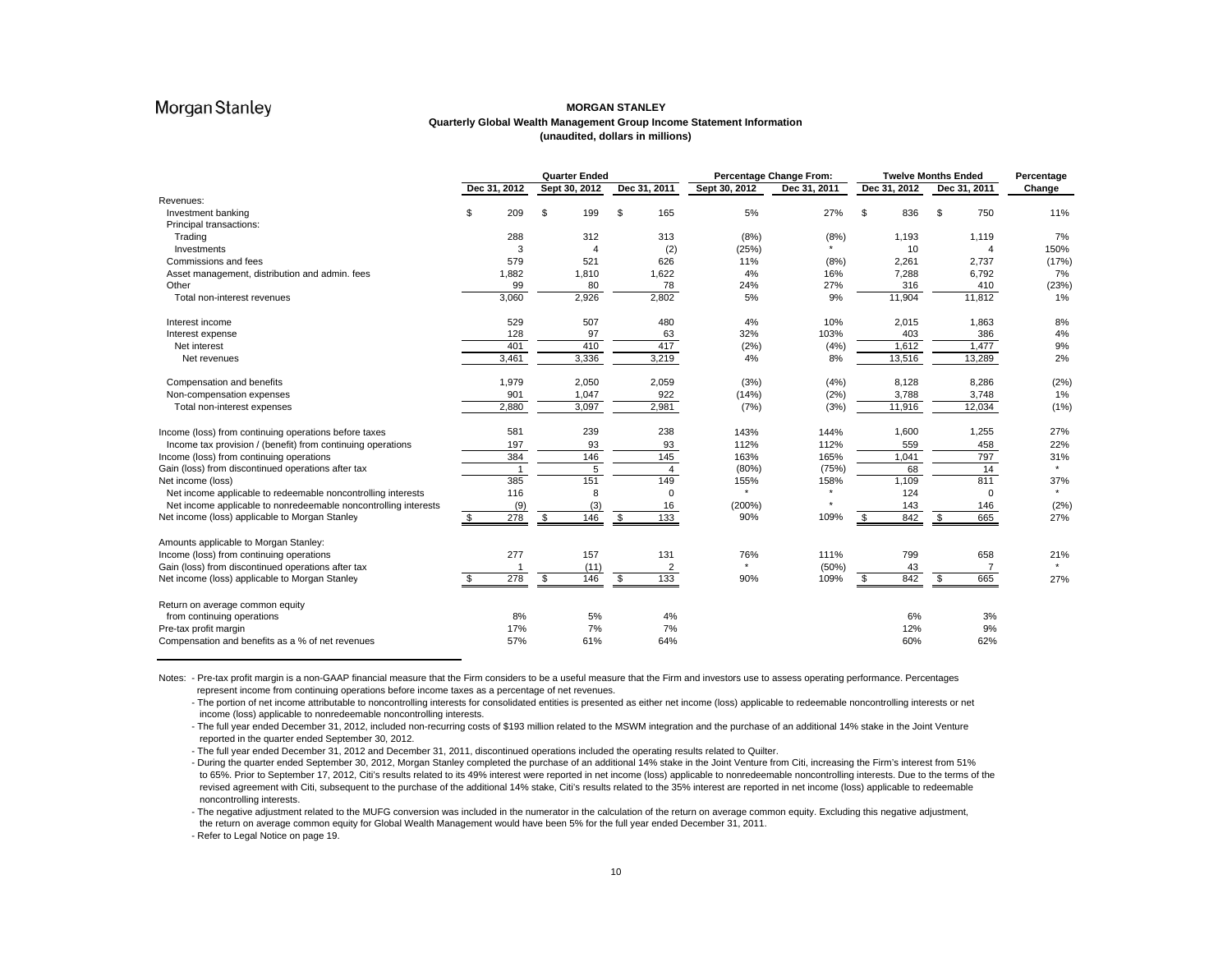### **MORGAN STANLEYQuarterly Financial Information and Statistical Data Global Wealth Management Group (unaudited)**

|                                            |               | <b>Quarter Ended</b> |    | Percentage Change From: |               |              |  |  |
|--------------------------------------------|---------------|----------------------|----|-------------------------|---------------|--------------|--|--|
|                                            | Dec 31, 2012  | Sept 30, 2012        |    | Dec 31, 2011            | Sept 30, 2012 | Dec 31, 2011 |  |  |
| Global representatives                     | 16,780        | 16,829               |    | 17,512                  |               | (4%)         |  |  |
| Annualized revenue per global              |               |                      |    |                         |               |              |  |  |
| representative (000's)                     | \$<br>824     | \$<br>790            | \$ | 732                     | 4%            | 13%          |  |  |
| Assets by client segment (billions)        |               |                      |    |                         |               |              |  |  |
| \$10m or more                              | 584           | 572                  |    | 508                     | 2%            | 15%          |  |  |
| $$1m - $10m$                               | 724           | 723                  |    | 704                     | --            | 3%           |  |  |
| Subtotal - $> $1m$                         | 1,308         | 1,295                |    | 1,212                   | 1%            | 8%           |  |  |
| \$100k - \$1m                              | 422           | 426                  |    | 383                     | (1%)          | 10%          |  |  |
| $<$ \$100 $k$                              | 46            | 47                   |    | 42                      | (2%)          | 10%          |  |  |
| Total client assets (billions)             | \$<br>1,776   | \$<br>1,768          | \$ | 1,637                   | ۰.            | 8%           |  |  |
| % of assets by client segment > \$1m       | 74%           | 73%                  |    | 74%                     |               |              |  |  |
| Fee-based client account assets (billions) | \$<br>573     | \$<br>556            | \$ | 485                     | 3%            | 18%          |  |  |
| Fee-based assets as a % of client assets   | 32%           | 31%                  |    | 30%                     |               |              |  |  |
| Bank deposit program (millions)            | \$<br>130,798 | \$<br>117,552        | \$ | 110,561                 | 11%           | 18%          |  |  |
| Client assets per global                   |               |                      |    |                         |               |              |  |  |
| representative (millions)                  | \$<br>106     | \$<br>105            | \$ | 93                      | 1%            | 14%          |  |  |
| Global fee based asset flows (billions)    | \$<br>3.7     | \$<br>7.5            | \$ | 4.8                     | (51%)         | (23%)        |  |  |
| Global retail locations                    | 712           | 727                  |    | 753                     | (2%)          | (5%)         |  |  |

Notes: - Annualized revenue per global representative is defined as annualized revenue divided by average global representative headcount.

- Full year average annualized revenue per global representative is \$793 thousand and \$741 thousand for 2012 and 2011, respectively. - Fee-based client account assets represent the amount of assets in client accounts where the basis of payment for services is a fee calculated on those assets.

- For the quarters ended December 31, 2012, September 30, 2012 and December 31, 2011, approximately \$72 billion, \$60 billion and \$56 billion, respectively, of the assets in the bank deposit program are attributable to Morgan Stanley.

- Global fee based asset flows represent the net asset flows, excluding interest and dividends, in client accounts where the basis of payment for services is a fee calculated on those assets.

- Client assets per global representative represents total client assets divided by period end global representative headcount.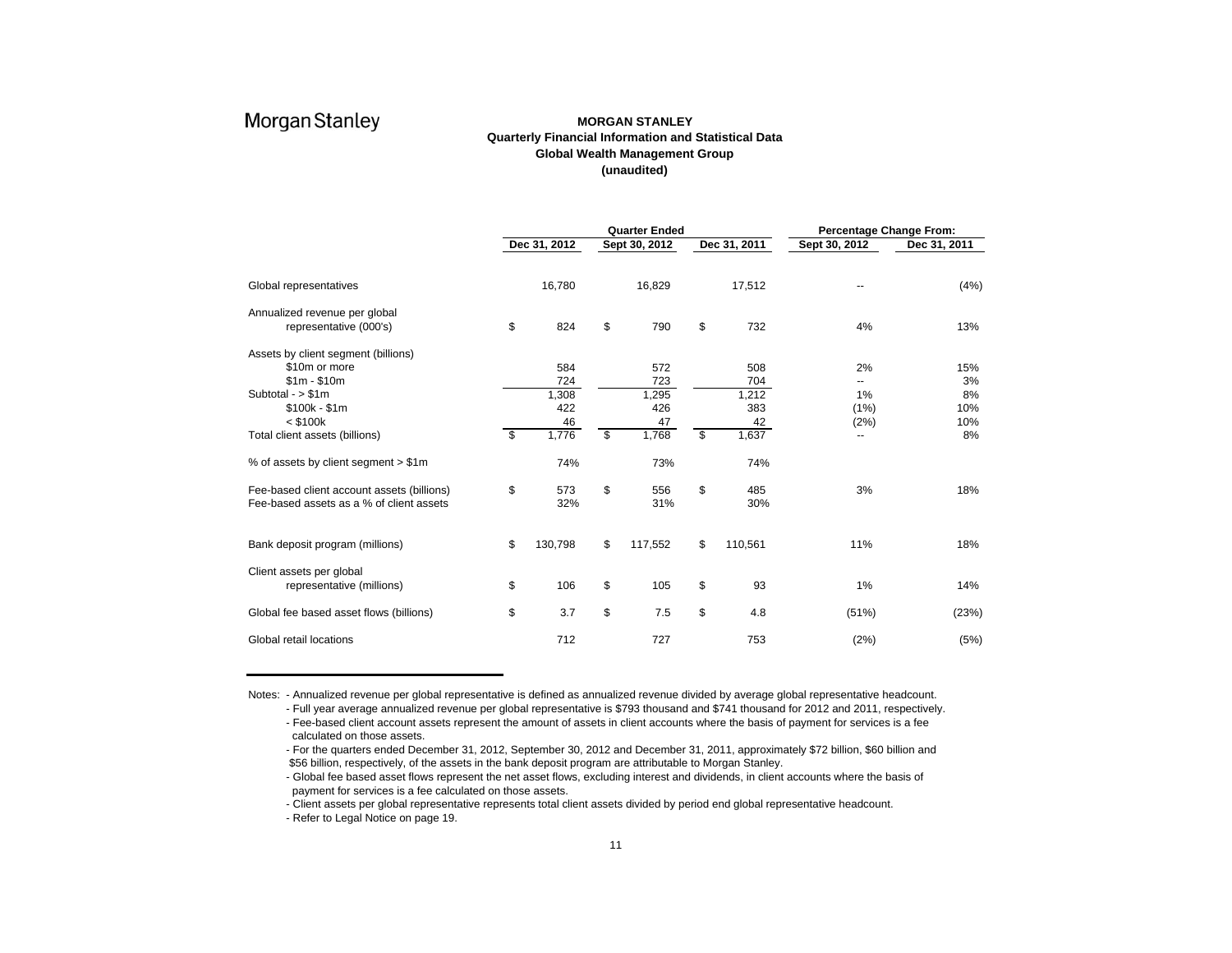### **MORGAN STANLEYQuarterly Asset Management Income Statement Information (unaudited, dollars in millions)**

|  | <b>Updated as of 2/26/2013</b> |  |  |  |  |  |
|--|--------------------------------|--|--|--|--|--|
|  |                                |  |  |  |  |  |

|                                                                 |              |             |     | <b>Quarter Ended</b> |                | <b>Percentage Change From:</b> |              |              | <b>Twelve Months Ended</b> |    |              | Percentage               |
|-----------------------------------------------------------------|--------------|-------------|-----|----------------------|----------------|--------------------------------|--------------|--------------|----------------------------|----|--------------|--------------------------|
|                                                                 | Dec 31, 2012 |             |     | Sept 30, 2012        | Dec 31, 2011   | Sept 30, 2012                  | Dec 31, 2011 | Dec 31, 2012 |                            |    | Dec 31, 2011 | Change                   |
| Revenues:                                                       |              |             |     |                      |                |                                |              |              |                            |    |              |                          |
| Investment banking                                              | \$           | 5           | \$. | 4                    | \$<br>3        | 25%                            | 67%          | \$           | 17                         | \$ | 13           | 31%                      |
| Principal transactions:                                         |              |             |     |                      |                |                                |              |              |                            |    |              |                          |
| Trading                                                         |              | (19)        |     | (17)                 | (7)            | (12%)                          | (171%)       |              | (45)                       |    | (22)         | (105%)                   |
| Investments <sup>(1)</sup>                                      |              | 153         |     | 212                  | 77             | (28%)                          | 99%          |              | 513                        |    | 330          | 55%                      |
| Commissions and fees                                            |              | $\mathbf 0$ |     | 0                    | $\Omega$       | $-$                            | --           |              | $\Omega$                   |    | $\Omega$     |                          |
| Asset management, distribution and admin. fees                  |              | 447         |     | 437                  | 379            | 2%                             | 18%          |              | 1,703                      |    | 1,582        | 8%                       |
| Other                                                           |              | 16          |     | (1)                  | (14)           |                                | $\star$      |              | 55                         |    | 25           | 120%                     |
| Total non-interest revenues                                     |              | 602         |     | 635                  | 438            | (5%)                           | 37%          |              | 2,243                      |    | 1.928        | 16%                      |
| Interest income                                                 |              | 3           |     | 2                    | $\mathbf 0$    | 50%                            | $\star$      |              | 10                         |    | 10           | $\overline{\phantom{a}}$ |
| Interest expense                                                |              | 6           |     | 6                    | 14             | $\overline{\phantom{a}}$       | (57%)        |              | 34                         |    | 51           | (33%)                    |
| Net interest                                                    |              | (3)         |     | (4)                  | (14)           | 25%                            | 79%          |              | (24)                       |    | (41)         | 41%                      |
| Net revenues                                                    |              | 599         |     | 631                  | 424            | (5%)                           | 41%          |              | 2,219                      |    | 1,887        | 18%                      |
| Compensation and benefits                                       |              | 168         |     | 241                  | 183            | (30%)                          | (8%)         |              | 841                        |    | 848          | (1% )                    |
| Non-compensation expenses                                       |              | 210         |     | 192                  | 163            | 9%                             | 29%          |              | 788                        |    | 786          |                          |
| Total non-interest expenses                                     |              | 378         |     | 433                  | 346            | (13%)                          | 9%           |              | 1,629                      |    | 1,634        |                          |
| Income (loss) from continuing operations before taxes           |              | 221         |     | 198                  | 78             | 12%                            | 183%         |              | 590                        |    | 253          | 133%                     |
| Income tax provision / (benefit) from continuing operations     |              | 179         |     | 44                   | 28             |                                |              |              | 267                        |    | 73           |                          |
| Income (loss) from continuing operations                        |              | 42          |     | 154                  | 50             | (73%)                          | (16%)        |              | 323                        |    | 180          | 79%                      |
| Gain (loss) from discontinued operations after tax              |              | (4)         |     | 12                   | $\overline{5}$ |                                |              |              | 9                          |    | 41           | (78%)                    |
| Net income (loss)                                               |              | 38          |     | 166                  | 55             | (77%)                          | (31%)        |              | 332                        |    | 221          | 50%                      |
| Net income applicable to redeemable noncontrolling interests    |              |             |     | $\mathbf 0$          | $\Omega$       |                                | ۰.           |              |                            |    |              |                          |
| Net income applicable to nonredeemable noncontrolling interests |              | 49          |     | 50                   | 44             | (2%)                           | 11%          |              | 187                        |    | 145          | 29%                      |
| Net income (loss) applicable to Morgan Stanley                  |              | (11)        | S   | 116                  | \$<br>11       |                                |              |              | 145                        | Ŝ. | 76           | 91%                      |
| Amounts applicable to Morgan Stanley:                           |              |             |     |                      |                |                                |              |              |                            |    |              |                          |
| Income (loss) from continuing operations                        |              | (7)         |     | 104                  | 6              |                                |              |              | 136                        |    | 35           |                          |
| Gain (loss) from discontinued operations after tax              |              | (4)         |     | 12                   | 5              |                                |              |              | 9                          |    | 41           | (78%)                    |
| Net income (loss) applicable to Morgan Stanley                  | \$.          | (11)        | \$  | 116                  | \$<br>11       |                                |              | \$           | $\frac{145}{2}$            | \$ | 76           | 91%                      |
| Return on average common equity                                 |              |             |     |                      |                |                                |              |              |                            |    |              |                          |
| from continuing operations                                      |              |             |     | 17%                  | 1%             |                                |              |              | 5%                         |    |              |                          |
| Pre-tax profit margin                                           |              | 37%         |     | 31%                  | 18%            |                                |              |              | 27%                        |    | 13%          |                          |
| Compensation and benefits as a % of net revenues                |              | 28%         |     | 38%                  | 43%            |                                |              |              | 38%                        |    | 45%          |                          |

Notes: - Pre-tax profit margin is a non-GAAP financial measure that the Firm considers to be a useful measure that the Firm and investors use to assess operating performance. Percentages represent income from continuing operations before income taxes as a percentage of net revenues.

- The quarter and the full year ended December 31, 2012 included an out of period net tax provision of approximately \$107 million, primarily related to the overstatement of deferred tax assets associated with partnership investments in prior periods. The Firm completed the comprehensive review of its deferred tax accounts in February 2013. The Firm has evaluated the effects of the understatement of the income tax provision both qualitatively and quantitatively and concluded that it did not have a material impact on any prior annual or quarterly consolidated financial statements.

- The portion of net income attributable to noncontrolling interests for consolidated entities is presented as either net income (loss) applicable to redeemable noncontrolling interests or net income (loss) applicable to nonredeemable noncontrolling interests.

- The negative adjustment related to the MUFG conversion was included in the numerator in the calculation of the return on average common equity. Excluding this negative adjustment, the return on average common equity for Asset Management would have been 1% for the twelve months ended December 30, 2011.

- Percentages represent income from continuing operations before income taxes as a percentage of net revenues.

- Refer to End Notes on pages 17-18 and Legal Notice on page 19.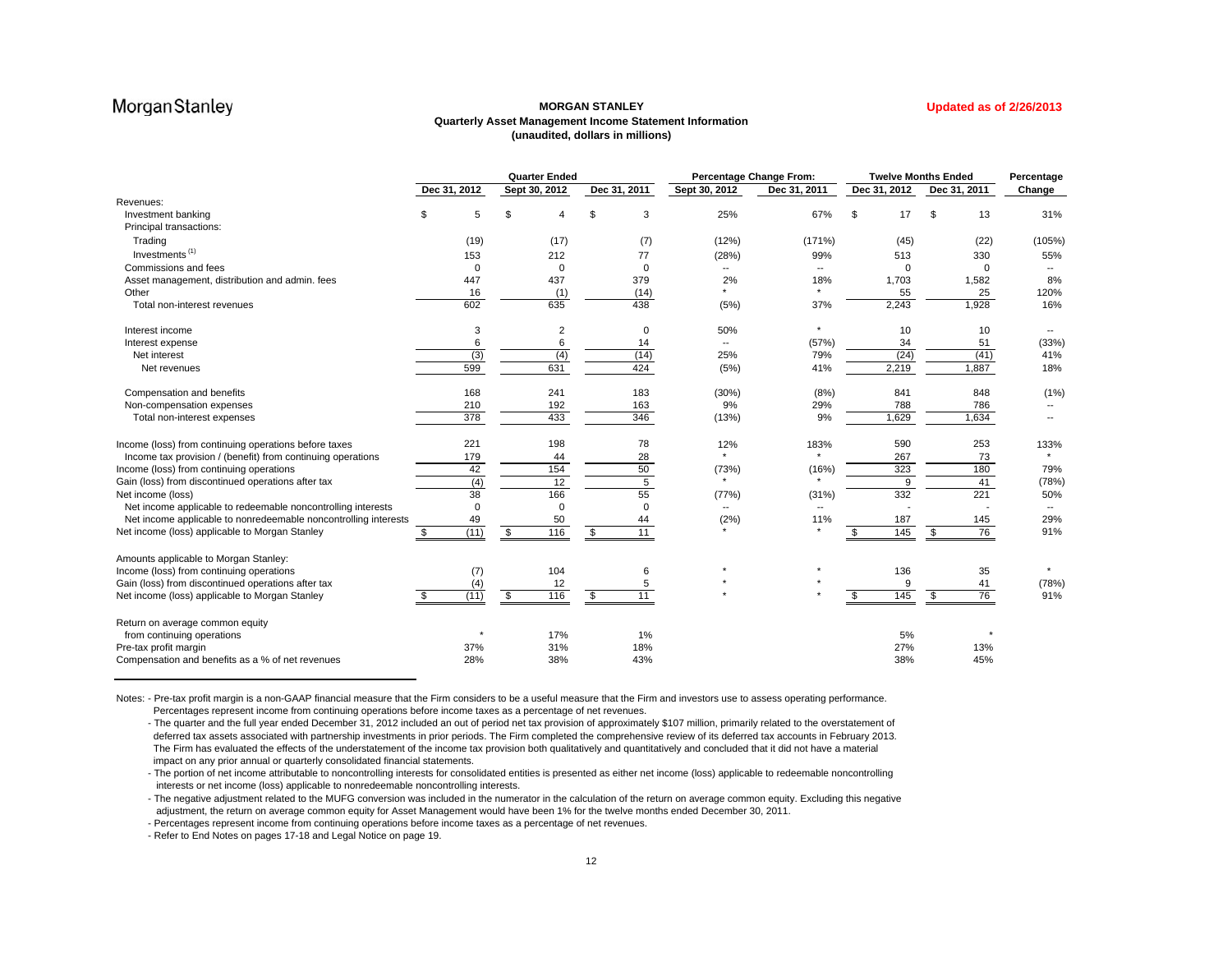### **MORGAN STANLEYQuarterly Financial Information and Statistical Data Asset Management (unaudited)**

|                                                                                                             |     |              |      | <b>Quarter Ended</b> |              | <b>Percentage Change From:</b> | <b>Twelve Months Ended</b> |    |              |    | Percentage   |         |
|-------------------------------------------------------------------------------------------------------------|-----|--------------|------|----------------------|--------------|--------------------------------|----------------------------|----|--------------|----|--------------|---------|
|                                                                                                             |     | Dec 31, 2012 |      | Sept 30, 2012        | Dec 31, 2011 | Sept 30, 2012                  | Dec 31, 2011               |    | Dec 31, 2012 |    | Dec 31, 2011 | Change  |
| <b>Net Revenues (millions)</b>                                                                              |     |              |      |                      |              |                                |                            |    |              |    |              |         |
| <b>Traditional Asset Management</b>                                                                         | \$  | 376          | \$   | 372                  | \$<br>290    | 1%                             | 30%                        | \$ | 1,427        | \$ | 1,273        | 12%     |
| Real Estate Investing <sup>(1)</sup>                                                                        |     | 127          |      | 125                  | 111          | 2%                             | 14%                        |    | 520          |    | 442          | 18%     |
| <b>Merchant Banking</b>                                                                                     |     | 96           |      | 134                  | 23           | (28%)                          | $\star$                    |    | 272          |    | 172          | 58%     |
| <b>Total Asset Management</b>                                                                               |     | 599          | \$   | 631                  | \$<br>424    | (5%)                           | 41%                        | \$ | 2,219        | \$ | 1,887        | 18%     |
| Assets under management or supervision (billions)                                                           |     |              |      |                      |              |                                |                            |    |              |    |              |         |
| Net flows by asset class <sup>(2)</sup>                                                                     |     |              |      |                      |              |                                |                            |    |              |    |              |         |
| <b>Traditional Asset Management</b>                                                                         |     |              |      |                      |              |                                |                            |    |              |    |              |         |
| Equity                                                                                                      | \$  | (0.4)        | \$   | (1.8)                | \$<br>1.0    | 78%                            |                            | \$ | (1.9)        | \$ | 3.7          | $\star$ |
| Fixed Income                                                                                                |     | 3.7          |      | (3.4)                | (1.5)        |                                |                            |    | (0.8)        |    | (5.5)        | 85%     |
| Liquidity                                                                                                   |     | (2.6)        |      | 15.9                 | 6.7          |                                | $\star$                    |    | 26.0         |    | 20.1         | 29%     |
| Alternatives                                                                                                |     | 0.1          |      | 0.3                  | 7.8          | (67%)                          | (99%                       |    | 1.1          |    | 7.9          | (86%)   |
| <b>Total Traditional Asset Management</b>                                                                   |     | 0.8          |      | 11.0                 | 14.0         | (93%)                          | (94%                       |    | 24.4         |    | 26.2         | (7%)    |
| <b>Real Estate Investing</b>                                                                                |     | 0.4          |      | (0.2)                | 0.3          | $\star$                        | 33%                        |    | 0.9          |    | 1.0          | (10%)   |
| <b>Merchant Banking</b>                                                                                     |     | 0.0          |      | 0.0                  | 0.2          | $\overline{\phantom{a}}$       |                            |    | 0.0          |    | (1.4)        |         |
| Total net flows                                                                                             |     | 1.2          | \$   | 10.8                 | \$<br>14.5   | (89%)                          | (92%)                      | \$ | 25.3         | \$ | 25.8         | (2%)    |
| Assets under management or supervision by asset class <sup>(3)</sup><br><b>Traditional Asset Management</b> |     |              |      |                      |              |                                |                            |    |              |    |              |         |
| Equity                                                                                                      | \$  | 120          | \$   | 117                  | \$<br>104    | 3%                             | 15%                        |    |              |    |              |         |
| Fixed Income                                                                                                |     | 62           |      | 57                   | 57           | 9%                             | 9%                         |    |              |    |              |         |
| Liquidity                                                                                                   |     | 100          |      | 102                  | 74           | (2%)                           | 35%                        |    |              |    |              |         |
| Alternatives                                                                                                |     | 27           |      | 27                   | 25           | $\sim$                         | 8%                         |    |              |    |              |         |
| <b>Total Traditional Asset Management</b>                                                                   |     | 309          |      | 303                  | 260          | 2%                             | 19%                        |    |              |    |              |         |
| <b>Real Estate Investing</b>                                                                                |     | 20           |      | 19                   | 18           | 5%                             | 11%                        |    |              |    |              |         |
| Merchant Banking                                                                                            |     | 9            |      | 9                    | 9            | $\sim$                         | $\overline{\phantom{a}}$   |    |              |    |              |         |
| Total Assets Under Management or Supervision                                                                | \$. | 338          | - \$ | 331                  | \$<br>287    | 2%                             | 18%                        |    |              |    |              |         |
| Share of minority stake assets                                                                              |     | 5            |      | 5                    |              | $\overline{\phantom{a}}$       | (17%)                      |    |              |    |              |         |

Notes: - The alternatives asset class includes a range of investment products such as funds of hedge funds, funds of private equity funds and funds of real estate funds. - The share of minority stake assets represents Asset Management's proportional share of assets managed by entities in which it owns a minority stake.

- Refer to End Notes on pages 17-18 and Legal Notice on page 19.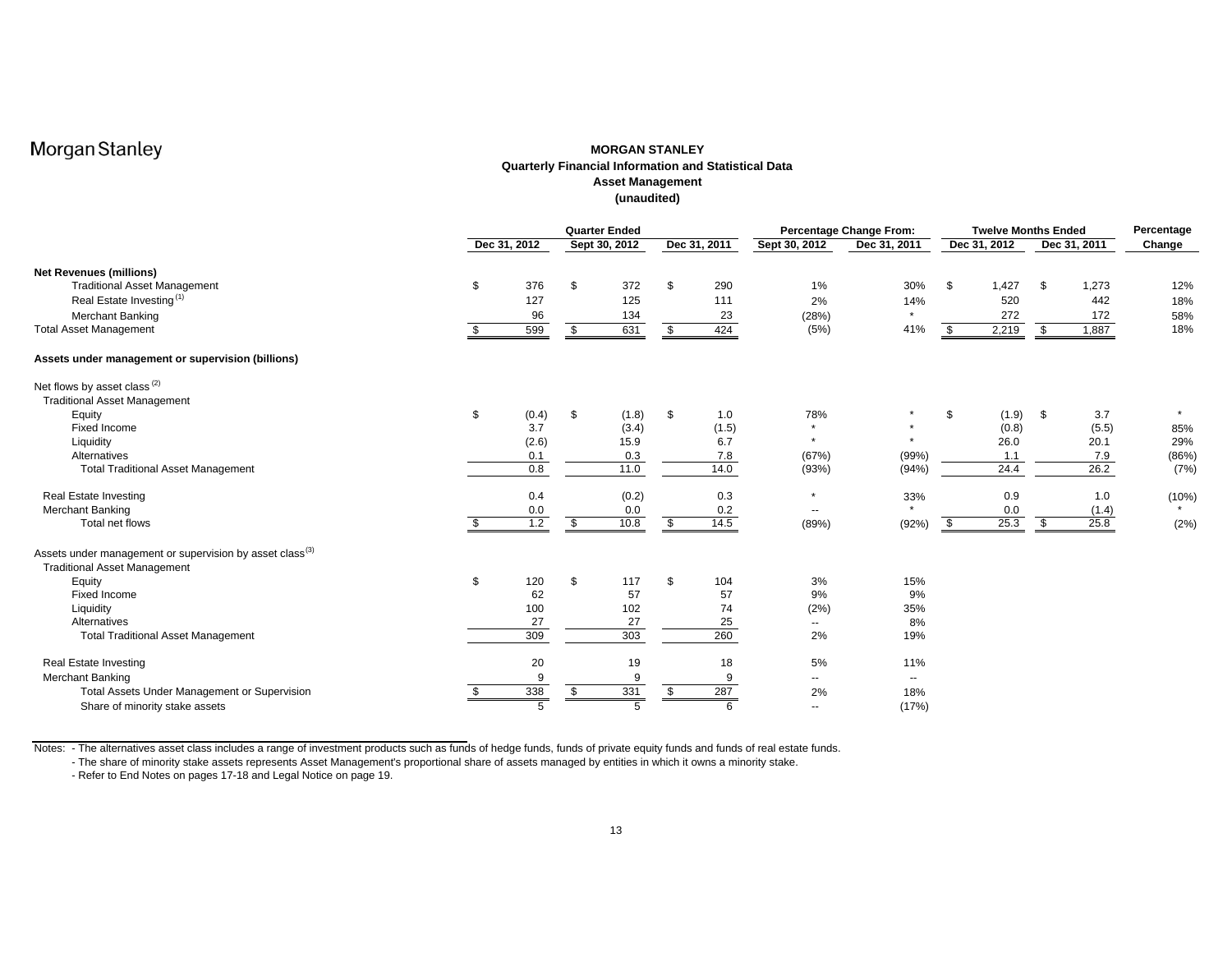**This page represents an addendum to the 4Q 2012 Financial Supplement, Appendix I**

### **MORGAN STANLEYCountry Risk Exposure (1) - European Peripherals and France As of December 31, 2012 (unaudited, dollars in millions)**

|                                |    | Net<br>Inventory <sup>(2)</sup> |    | Net<br>Counterparty<br>Exposure <sup>(3)</sup> | Funded<br>Lending        | Unfunded<br>Commitments | CDS<br>Adjustment <sup>(4)</sup> |    | <b>Exposure</b><br><b>Before</b><br><b>Hedges</b> |                 | $H$ edges $(5)$ | Net Exposure |
|--------------------------------|----|---------------------------------|----|------------------------------------------------|--------------------------|-------------------------|----------------------------------|----|---------------------------------------------------|-----------------|-----------------|--------------|
| Greece                         |    |                                 |    |                                                |                          |                         |                                  |    |                                                   |                 |                 |              |
| Sovereigns                     | \$ | 6                               | \$ | 34                                             | \$                       |                         | \$                               | S  | 40                                                | \$              |                 | 40           |
| Non-sovereigns                 |    | 59                              |    | 3                                              | 52                       |                         |                                  |    | 114                                               |                 | (48)            | 66           |
| Sub-total                      |    | 65                              |    | $\overline{37}$                                | 52                       |                         |                                  |    | 154                                               |                 | (48)            | 106          |
| Ireland                        |    |                                 |    |                                                |                          |                         |                                  |    |                                                   |                 |                 |              |
| Sovereigns                     |    | 90                              |    | 7                                              | $\overline{\phantom{a}}$ |                         | 5                                |    | 102                                               |                 | 2               | 104          |
| Non-sovereigns                 |    | 84                              |    | 29                                             | 72                       | 56                      | 19                               |    | 260                                               |                 | (22)            | 238          |
| Sub-total                      |    | 174                             |    | 36                                             | 72                       | 56                      | 24                               |    | 362                                               |                 | (20)            | 342          |
| Italy                          |    |                                 |    |                                                |                          |                         |                                  |    |                                                   |                 |                 |              |
| Sovereigns                     |    | 619                             |    | 287                                            |                          |                         | 490                              |    | 1,396                                             |                 | (203)           | 1,193        |
| Non-sovereigns                 |    | 448                             |    | 774                                            | 384                      | 727                     | 153                              |    | 2,486                                             |                 | (496)           | 1,990        |
| Sub-total                      |    | 1,067                           |    | 1,061                                          | 384                      | 727                     | 643                              |    | 3,882                                             |                 | (699)           | 3,183        |
| Spain                          |    |                                 |    |                                                |                          |                         |                                  |    |                                                   |                 |                 |              |
| Sovereigns                     |    | 691                             |    | $\overline{\mathbf{c}}$                        | $\overline{\phantom{a}}$ |                         | 468                              |    | 1,161                                             |                 | (6)             | 1,155        |
| Non-sovereigns                 |    | 298                             |    | 301                                            | 123                      | 807                     | 167                              |    | 1,696                                             |                 | (362)           | 1,334        |
| Sub-total                      |    | 989                             |    | 303                                            | 123                      | 807                     | 635                              |    | 2,857                                             |                 | (368)           | 2,489        |
| Portugal                       |    |                                 |    |                                                |                          |                         |                                  |    |                                                   |                 |                 |              |
| Sovereigns                     |    | (31)                            |    | 32                                             | $\overline{\phantom{a}}$ |                         | 31                               |    | 32                                                |                 | (78)            | (46)         |
| Non-sovereigns                 |    | 113                             |    | 32                                             | 98                       |                         | 60                               |    | 303                                               |                 | (31)            | 272          |
| Sub-total                      |    | 82                              |    | 64                                             | 98                       |                         | 91                               |    | 335                                               |                 | (109)           | 226          |
| Total Euro Peripherals (6) (7) |    |                                 |    |                                                |                          |                         |                                  |    |                                                   |                 |                 |              |
| Sovereigns                     |    | 1,375                           |    | 362                                            |                          |                         | 994                              |    | 2,731                                             |                 | (285)           | 2,446        |
| Non-sovereigns                 |    | 1,002                           |    | 1,139                                          | 729                      | 1,590                   | 399                              |    | 4,859                                             |                 | (959)           | 3,900        |
| Sub-total                      | S. | 2,377                           | \$ | 1,501                                          | \$<br>$\frac{729}{2}$    | \$<br>1,590             | \$<br>1,393                      | \$ | 7,590                                             | $\overline{\$}$ | (1, 244)        | \$<br>6,346  |
| France $(6)$ $(7)$             |    |                                 |    |                                                |                          |                         |                                  |    |                                                   |                 |                 |              |
| Sovereigns                     |    | (3,086)                         |    | 15                                             |                          |                         | 32                               |    | (3,039)                                           |                 | (230)           | (3, 269)     |
| Non-sovereigns                 |    | (870)                           |    | 2,244                                          | 270                      | 1,926                   | 259                              |    | 3,829                                             |                 | (812)           | 3,017        |
| Sub-total                      | \$ | (3,956)                         | S. | 2,259                                          | \$<br>270                | \$<br>1,926             | \$<br>291                        | \$ | 790                                               | \$              | (1,042)         | \$<br>(252)  |

(1) Country risk exposure is measured in accordance with the Firm's internal risk management standards and includes obligations from sovereign and non-sovereigns, which includes governments, corporations, clearinghouses and financial institutions.

(2) Net inventory representing exposure to both long and short single name and index positions (i.e., bonds and equities at fair value and CDS based on notional amount assuming zero recovery adjusted for any fair value receivable or payable).

(3) Net counterparty exposure (i.e., repurchase transactions, securities lending and OTC derivatives) taking into consideration legally enforceable master netting agreements and collateral.<br>(4) CDS adjustment represents cr

(4) CDS adjustment represents credit protection purchased from European peripheral banks on European peripheral sovereign and financial institution risk, or French banks on French sovereign and financial institution risk. Based on the CDS notional amount assuming zero recovery adjusted for any fair value receivable or payable.

(5) Represents CDS hedges on net counterparty exposure and funded lending. Based on the CDS notional amount assuming zero recovery adjusted for any fair value receivable or payable.

(6) In addition, at December 31, 2012, the Firm had European Peripherals and French exposure for overnight deposits with banks of approximately \$81 million and \$27 million, respectively.<br>(7) At December 31, 2012, the benef At December 31, 2012, the benefit of collateral received against counterparty credit exposure was \$5.0 billion in the European Peripherals with 97% of such collateral consisting of cash and German government obligations, and \$7.5 billion in France with nearly all collateral consisting of cash and US government obligations. These amounts do not include collateral received on secured financing transactions. - Refer to Legal Notice on page 19.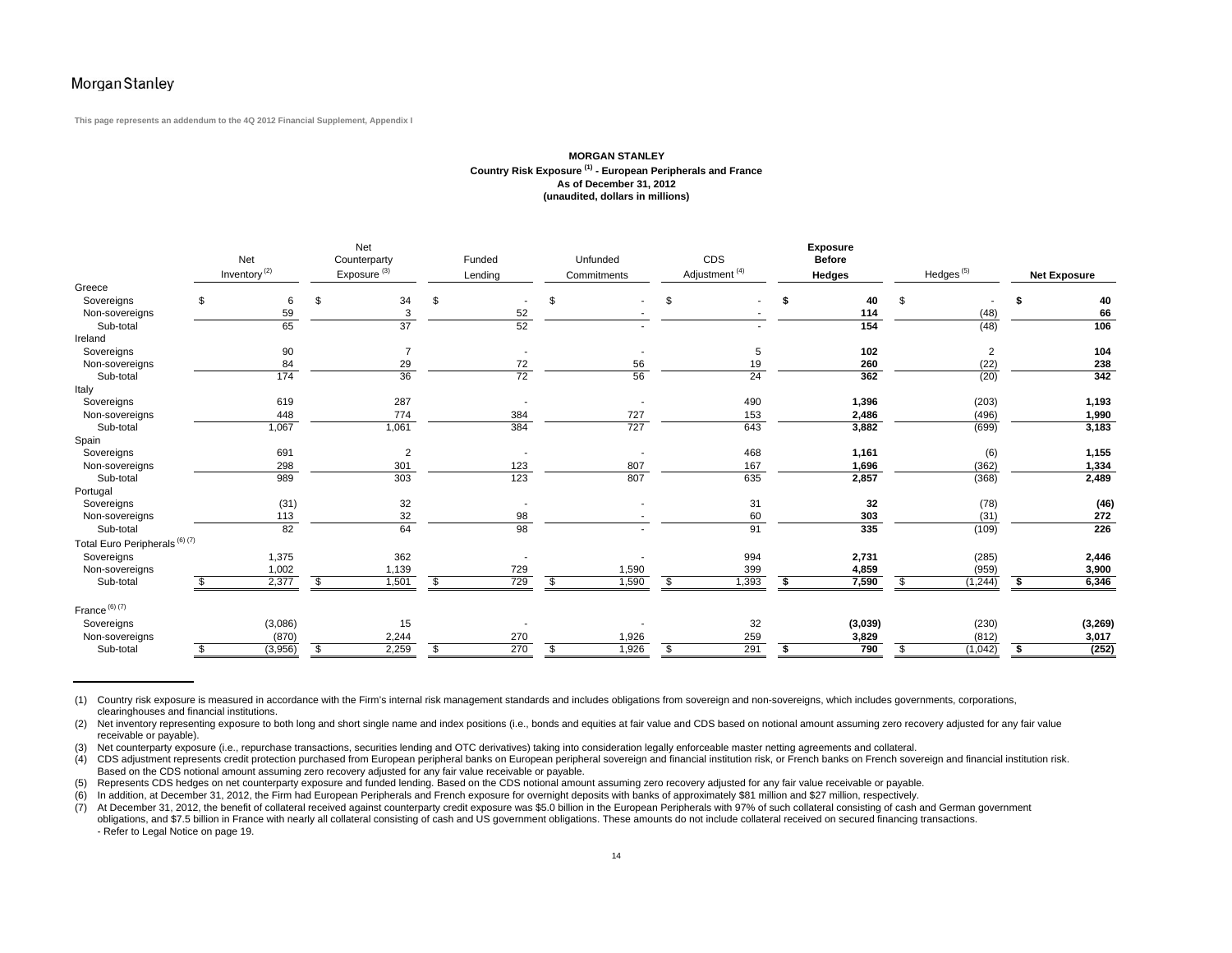**This page represents an addendum to the 4Q 2012 Financial Supplement, Appendix II**

### **MORGAN STANLEY Earnings Per Share Calculation Under Two-Class Method Three Months Ended December 31, 2012 (unaudited, in millions, except for per share data)**

|                                          | Allocation of net income from continuing operations        |                                       |                                                                                                                      |                                     |                                       |                                    |     |                          |
|------------------------------------------|------------------------------------------------------------|---------------------------------------|----------------------------------------------------------------------------------------------------------------------|-------------------------------------|---------------------------------------|------------------------------------|-----|--------------------------|
|                                          | (A)                                                        | (B)                                   | $\overline{C}$                                                                                                       | (D)                                 | (E)                                   | (F)                                |     | (G)                      |
|                                          |                                                            |                                       |                                                                                                                      |                                     |                                       | $(D)+(E)$                          |     | (F)/(A)                  |
|                                          |                                                            |                                       | Net income from                                                                                                      |                                     |                                       |                                    |     |                          |
|                                          |                                                            |                                       | continuing operations                                                                                                |                                     |                                       |                                    |     |                          |
|                                          | Weighted Average # of                                      |                                       | applicable to Morgan                                                                                                 |                                     |                                       | <b>Total Earnings</b>              |     |                          |
|                                          | <b>Shares</b>                                              | % Allocation <sup>(2)</sup>           | Stanley <sup>(3)</sup>                                                                                               | Distributed Earnings <sup>(4)</sup> | Undistributed Earnings <sup>(5)</sup> | Allocated                          |     | Basic EPS <sup>(8)</sup> |
| Basic Common Shares                      | 1,892                                                      | 100%                                  |                                                                                                                      | \$95                                | \$539                                 | \$634                              | (6) | \$0.33                   |
| Participating Restricted Stock Units (1) |                                                            | $0\%$                                 |                                                                                                                      | \$0                                 | \$2                                   | \$2                                | (7) | <b>NA</b>                |
|                                          | 1,899                                                      | 100%                                  | \$636                                                                                                                | \$95                                | \$541                                 | \$636                              |     |                          |
|                                          | Allocation of gain (loss) from discontinued operations     |                                       |                                                                                                                      |                                     |                                       |                                    |     |                          |
|                                          | (A)                                                        | (B)                                   | (C)                                                                                                                  | (D)                                 | (E)                                   | (F)                                |     | (G)                      |
|                                          |                                                            |                                       |                                                                                                                      |                                     |                                       | $(D)+(E)$                          |     | (F)/(A)                  |
|                                          | Weighted Average # of<br><b>Shares</b>                     | $%$ Allocation <sup>(2)</sup>         | Gain (loss) from<br><b>Discontinued Operations</b><br>Applicable to Common<br>Shareholders, after Tax <sup>(3)</sup> | Distributed Earnings <sup>(4)</sup> | Undistributed Earnings <sup>(5)</sup> | <b>Total Earnings</b><br>Allocated |     | Basic EPS <sup>(8)</sup> |
| <b>Basic Common Shares</b>               | 1,892                                                      | 100%                                  |                                                                                                                      | \$0                                 | $($ \$66)                             | $($ \$66)                          | (6) | (\$0.03)                 |
| Participating Restricted Stock Units (1) |                                                            | $0\%$                                 |                                                                                                                      |                                     |                                       |                                    |     |                          |
|                                          |                                                            |                                       |                                                                                                                      | \$0                                 | \$0                                   | \$0                                | (7) | <b>NA</b>                |
|                                          | 1,899                                                      | 100%                                  | $($ \$66)                                                                                                            | \$0                                 | $($ \$66)                             | $($ \$66)                          |     |                          |
|                                          | Allocation of net income applicable to common shareholders |                                       |                                                                                                                      |                                     |                                       |                                    |     |                          |
|                                          | (A)                                                        | (B)                                   | (C)                                                                                                                  | (D)                                 | (E)                                   | (F)                                |     | (G)                      |
|                                          |                                                            |                                       |                                                                                                                      |                                     |                                       | $(D)+(E)$                          |     | (F)/(A)                  |
|                                          | Weighted Average # of                                      |                                       | Net income applicable to                                                                                             |                                     |                                       | <b>Total Earnings</b>              |     |                          |
|                                          | Shares                                                     |                                       |                                                                                                                      | Distributed Earnings <sup>(4)</sup> | Undistributed Earnings <sup>(5)</sup> | Allocated                          |     | Basic EPS <sup>(8)</sup> |
| <b>Basic Common Shares</b>               | 1,892                                                      | $%$ Allocation <sup>(2)</sup><br>100% | Morgan Stanley <sup>(3)</sup>                                                                                        | \$95                                | \$473                                 | \$568                              | (6) | \$0.30                   |
| Participating Restricted Stock Units (1) |                                                            | $0\%$                                 |                                                                                                                      | \$0                                 | \$2                                   | \$2                                | (7) | N/A                      |

Note: - Refer to End Notes on pages 17-18 and Legal Notice on page 19.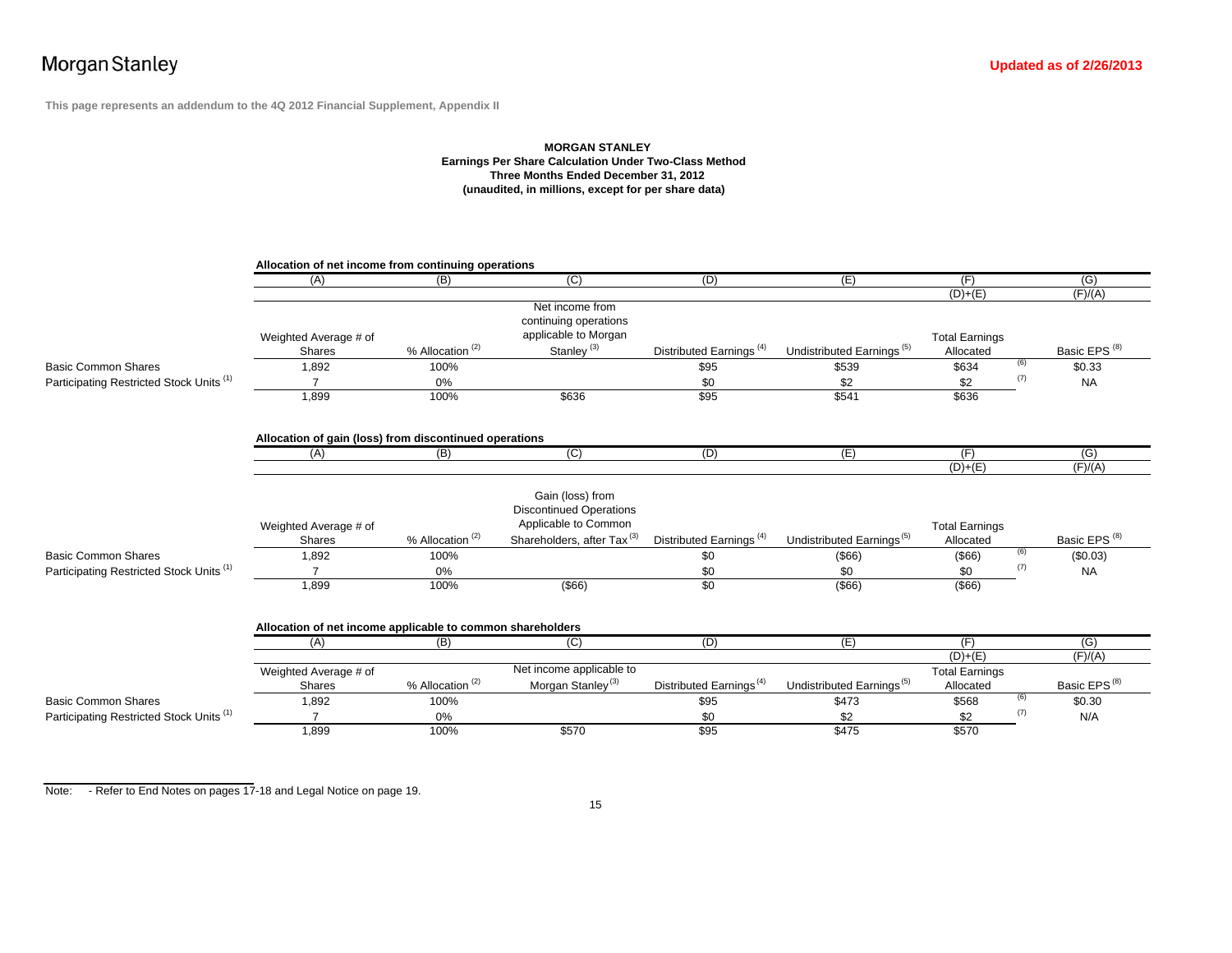**This page represents an addendum to the 4Q 2012 Financial Supplement, Appendix III**

### **MORGAN STANLE Y Earnings Per Share Calculation Under Two-Class Method Twelve Months Ended December 31, 2012 (unaudited, in millions, except for per share data)**

|                                          | Allocation of net income from continuing operations        |                               |                                                                                                                      |                                     |                                       |                                    |     |                          |  |  |  |  |  |
|------------------------------------------|------------------------------------------------------------|-------------------------------|----------------------------------------------------------------------------------------------------------------------|-------------------------------------|---------------------------------------|------------------------------------|-----|--------------------------|--|--|--|--|--|
|                                          | (A)                                                        | (B)                           | (C)                                                                                                                  | (D)                                 | (E)                                   | (F)                                |     | (G)                      |  |  |  |  |  |
|                                          |                                                            |                               |                                                                                                                      |                                     |                                       | $(D)+(E)$                          |     | (F)/(A)                  |  |  |  |  |  |
|                                          |                                                            |                               | Net income from                                                                                                      |                                     |                                       |                                    |     |                          |  |  |  |  |  |
|                                          |                                                            |                               | continuing operations                                                                                                |                                     |                                       |                                    |     |                          |  |  |  |  |  |
|                                          | Weighted Average # of                                      |                               | applicable to Morgan                                                                                                 |                                     |                                       | <b>Total Earnings</b>              |     |                          |  |  |  |  |  |
|                                          | Shares                                                     | % Allocation <sup>(2)</sup>   | Stanley <sup>(3)</sup>                                                                                               | Distributed Earnings <sup>(4)</sup> | Undistributed Earnings <sup>(5)</sup> | Allocated                          |     | Basic EPS <sup>(8)</sup> |  |  |  |  |  |
| <b>Basic Common Shares</b>               | 1,886                                                      | 100%                          |                                                                                                                      | \$377                               | (\$340)                               | \$37                               | (6) | \$0.02                   |  |  |  |  |  |
| Participating Restricted Stock Units (1) | 9                                                          | 0%                            |                                                                                                                      | \$2                                 | \$0                                   | \$2                                | (7) | <b>NA</b>                |  |  |  |  |  |
|                                          | 1,895                                                      | 100%                          | \$39                                                                                                                 | \$379                               | ( \$340)                              | \$39                               |     |                          |  |  |  |  |  |
|                                          | Allocation of gain (loss) from discontinued operations     |                               |                                                                                                                      |                                     |                                       |                                    |     |                          |  |  |  |  |  |
|                                          | (A)                                                        | (B)                           | (C)                                                                                                                  | (D)                                 | (E)                                   | (F)                                |     | (G)                      |  |  |  |  |  |
|                                          |                                                            |                               |                                                                                                                      |                                     |                                       | $(D)+(E)$                          |     | (F)/(A)                  |  |  |  |  |  |
|                                          | Weighted Average # of<br>Shares                            | % Allocation <sup>(2)</sup>   | Gain (loss) from<br><b>Discontinued Operations</b><br>Applicable to Common<br>Shareholders, after Tax <sup>(3)</sup> | Distributed Earnings <sup>(4)</sup> | Undistributed Earnings <sup>(5)</sup> | <b>Total Earnings</b><br>Allocated |     | Basic EPS <sup>(8)</sup> |  |  |  |  |  |
| <b>Basic Common Shares</b>               | 1,886                                                      | 100%                          |                                                                                                                      | \$0                                 | (\$67)                                | (\$67)                             | (6) | (\$0.04)                 |  |  |  |  |  |
| Participating Restricted Stock Units (1) |                                                            | 0%                            |                                                                                                                      | \$0                                 | \$0                                   | \$0                                | (7) | <b>NA</b>                |  |  |  |  |  |
|                                          | 1,895                                                      | 100%                          | $($ \$67)                                                                                                            | \$0                                 | (\$67)                                | $($ \$67)                          |     |                          |  |  |  |  |  |
|                                          | Allocation of net income applicable to common shareholders |                               |                                                                                                                      |                                     |                                       |                                    |     |                          |  |  |  |  |  |
|                                          | (A)                                                        | (B)                           | (C)                                                                                                                  | (D)                                 | (E)                                   | (F)                                |     | $\overline{(G)}$         |  |  |  |  |  |
|                                          |                                                            |                               |                                                                                                                      |                                     |                                       | $(D)+(E)$                          |     | (F)/(A)                  |  |  |  |  |  |
|                                          | Weighted Average # of                                      |                               | Net income applicable to                                                                                             |                                     |                                       | <b>Total Earnings</b>              |     |                          |  |  |  |  |  |
|                                          | Shares                                                     | $%$ Allocation <sup>(2)</sup> | Morgan Stanley <sup>(3)</sup>                                                                                        | Distributed Earnings <sup>(4)</sup> | Undistributed Earnings <sup>(5)</sup> | Allocated                          |     | Basic EPS <sup>(8)</sup> |  |  |  |  |  |
| <b>Basic Common Shares</b>               | 1,886                                                      | 100%                          |                                                                                                                      | \$377                               | (\$407)                               | (\$30)                             | (6) | (\$0.02)                 |  |  |  |  |  |
| Participating Restricted Stock Units (1) | 9                                                          | 0%                            |                                                                                                                      | \$2                                 | \$0                                   | \$2                                | (7) | N/A                      |  |  |  |  |  |
|                                          | 1,895                                                      | 100%                          | (\$28)                                                                                                               | \$379                               | (\$407)                               | (\$28)                             |     |                          |  |  |  |  |  |

Note: - Refer to End Notes on pages 17-18 and Legal Notice on page 19.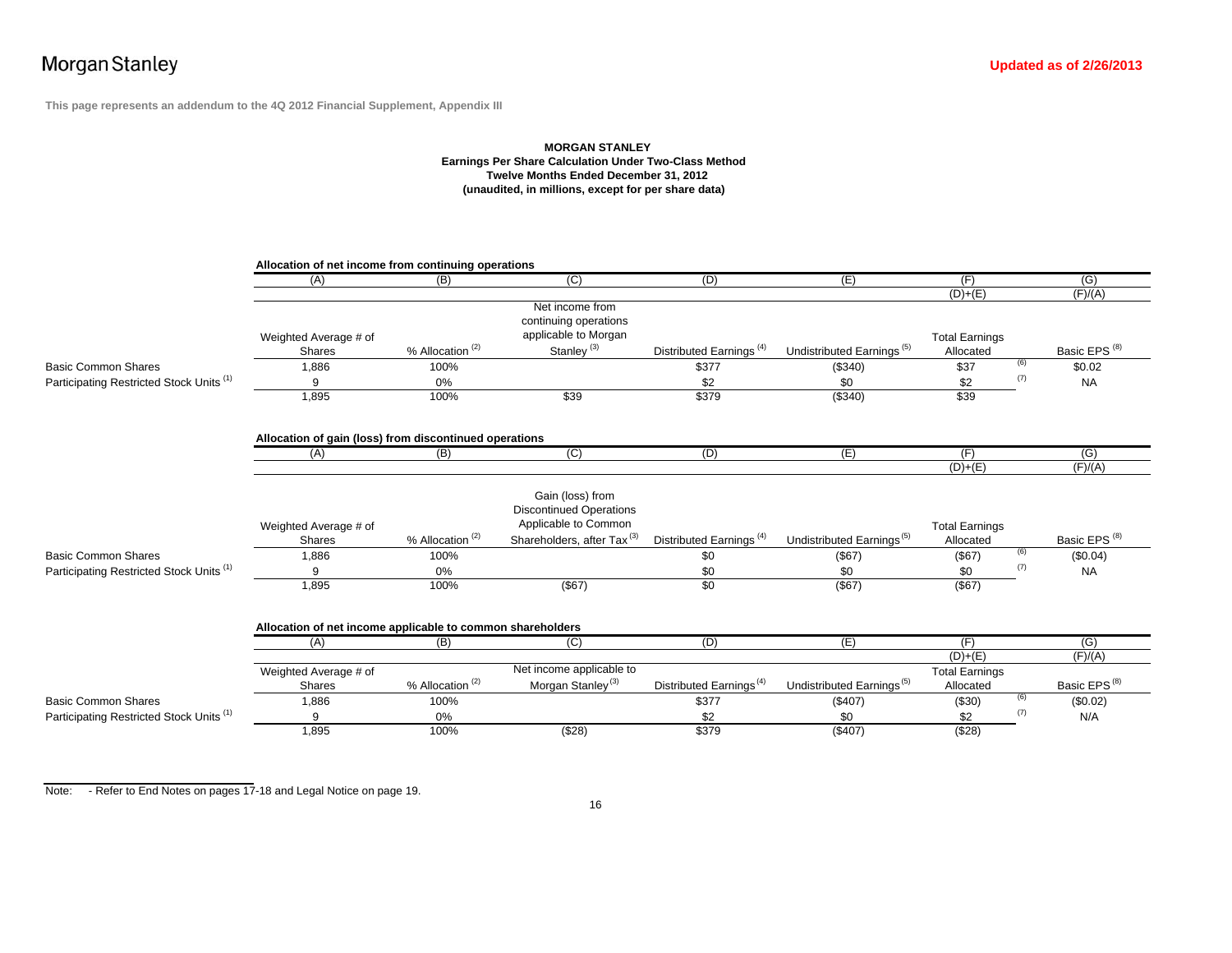#### **MORGAN STANLEYEnd Notes**

#### **Page 2:**

(1) For the quarter ended December 31, 2012, the Firm recognized, in income from continuing operations, a net tax benefit of approximately \$224 million. This included a discrete benefit of approximately \$299 million related to the remeasurement of reserves due to either the expiration of the applicable statute of limitations, or new information regarding the status of certain Internal Revenue Service examinations. The Firm also recognized, in the quarter ended December 31, 2012, an out of period net tax provision of approximately \$75 million, principally in the Asset Management business segment, primarily related to the overstatement of deferred tax assets associated with partnership investments in prior periods. For the full year ended December 31, 2012, the Firm recognized, in income from continuing operations, the discrete tax benefit noted above and an out of period net tax provision of approximately \$157 million to adjust previously recorded deferred tax assets. Subsequent to the release of the Firm's fourth quarter earnings on January 18, 2013, additional adjustments to deferred tax accounts primarily associated with partnership investments were identified that aggregate a net tax benefit of \$87 million, of which \$69 million was considered to be out-of -period. Accordingly, the \$226 million out-of-period net tax provision for 2012 originally disclosed in the Firm's earnings release while a comprehensive review of the Firm's deferred tax accounts continued, has been adjusted to \$157 million as reflected above. The Firm completed the comprehensive review of its deferred tax accounts in February 2013. The Firm has evaluated the effects of the understatement of the income tax provision both qualitatively and quantitatively and concluded that it did not have a material impact on any prior annual or quarterly consolidated financial statements. The quarter ended September 30, 2012, included an out of period net income tax provision of approximately\$82 million, primarily related to the overstatement of tax benefits associated with repatriated earnings of a foreign subsidiary in 2010. The full year ended December 31, 2011, income tax provision / (benefit) from continuing operations included a net discrete tax benefit of \$447 million associated with the sale of Revel Entertainment Group, LLC. (Revel) and the tax benefit of \$230 million related to the MUMSS loss.

#### **Page 4:**

- (1) Reflects the regional view of the Firm's consolidated net revenues, on a managed basis, based on the following methodology: Institutional Securities: investment banking - client location, equity capital markets - client location, debt capital markets - revenue recording location, sales & trading - trading desk location. Global Wealth Management: financial advisor location. Asset Management: client location except for the merchant banking business which is based on asset location.
- (2) Risk weighted assets (RWA) are calculated in accordance with the regulatory capital requirements of the Federal Reserve. RWAs reflect both on and off-balance sheet risk of the Firm. Market RWAs reflect capital charges attributable to the risk of loss resulting from adverse changes in market prices and other factors. Credit RWAs reflect capital charges attributable to the risk of loss arising from a borrower or counterparty failing to meet its financial obligations.
- (3) The Global Liquidity Reserve, which is held within the bank and non-bank operating subsidiaries, is comprised of highly liquid and diversified cash and cash equivalents and unencumbered securities. Eligible unencumbered securities include U.S. government securities, U.S. agency securities, U.S. agency mortgage-backed securities, FDIC-guaranteed corporate debt and non-U.S. government securities. For a further discussion of the Firm's Global Liquidity Reserve, see the Firm's Annual Report on Form 10-K for the year ended December 31, 2012.
- (4) Goodwill and intangible balances includes only the Firm's share of the Wealth Management Joint Venture's goodwill and intangible assets net of allowable mortgage servicing rights deduction for quarters ended December 31, 2012, September 30, 2012 and December 31, 2011 of \$6 million, \$6 million and \$120 million, respectively.
- (5) In accordance with the Federal Reserve Board's formalized definition as of December 30, 2011, Tier 1 common capital is defined as Tier 1 capital less non-common elements in Tier 1 capital, including perpetual preferred stock and related surplus, minority interest in subsidiaries, trust preferred securities and mandatory convertible preferred securities. Prior periods have been recast to conform to this definition.
- Tier 1 capital consists predominately of common shareholders' equity as well as qualifying preferred stock and qualifying restricted core capital elements (trust preferred securities and noncontrolling interests) less goodwill, non-servicing intangible assets (excluding allowable mortgage servicing rights), net deferred tax assets (recoverable in excess of one year), an after-tax debt valuation adjustment and certain other deductions, including equity investments.

#### **Page 5:**

(1) The Firm's capital estimation is based on the Required Capital framework, an internal capital adequacy measure which considers a risk-based going concern capital after absorbing potential losses from extreme stress events at a point in time. Beginning in the quarter ended March 31, 2012, the Firm's Required Capital is met by Tier 1 common capital. Tier 1 common capital and common equity attribution to business segment is based on capital usage calculated by the framework. The difference between the Firm's Tier 1 common capital and aggregate Required Capital is the Firm's Parent capital. The Firm generally holds parent capital for prospective regulatory requirements, including Basel III, organic growth, acquisitions and other capital needs. The Required Capital framework will continue to evolve over time in response to changes in the business and regulatory environment and to incorporate enhancements in modeling techniques.

#### **Page 12:**

(1) The quarters ended December 31, 2012, September 30, 2012 and December 31, 2011 include investment gains (losses) for certain funds included in the Firm's consolidated financial statements. The limited partnership interests in these gains were reported in net income (loss) applicable to noncontrolling interests.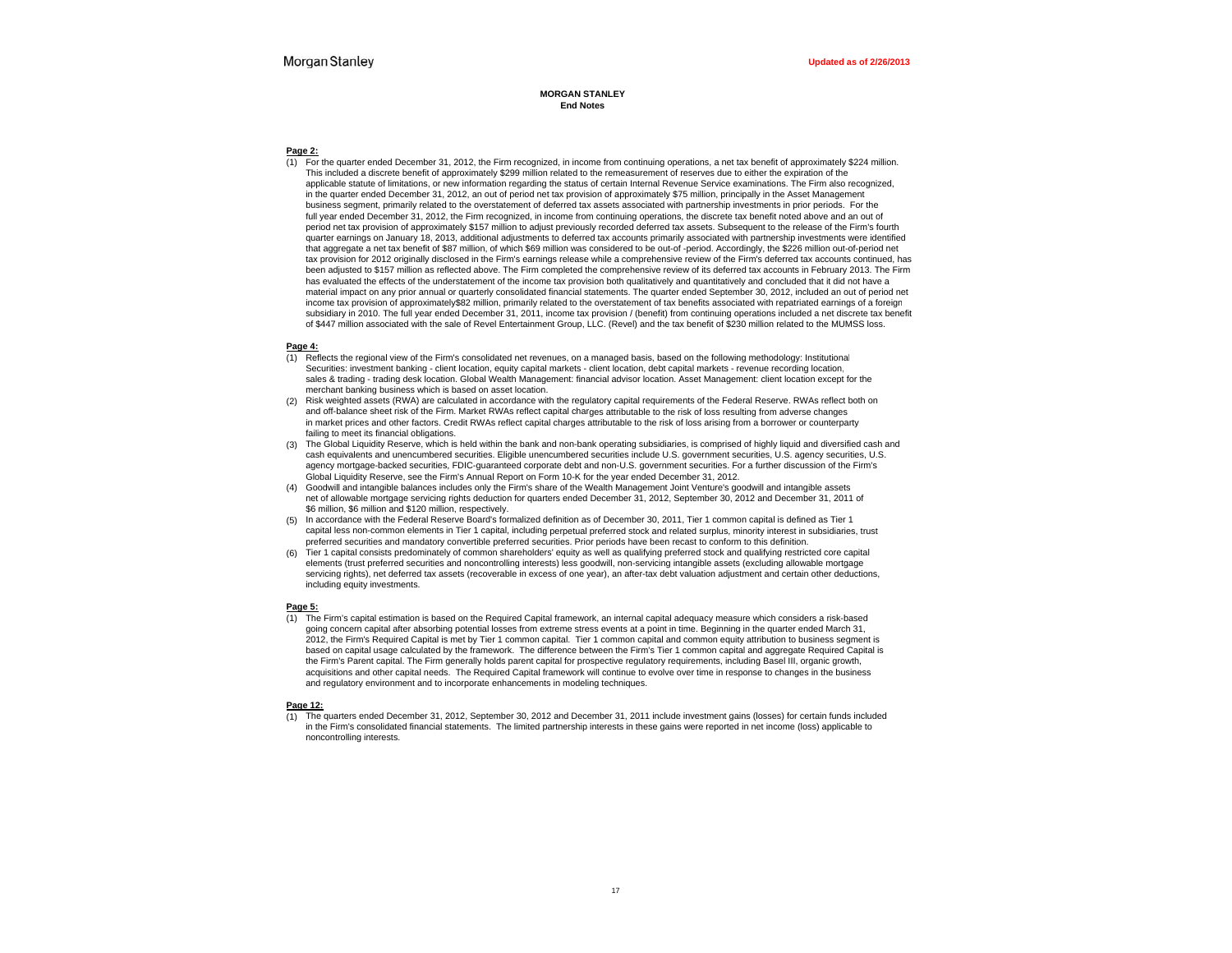#### **MORGAN STANLEYEnd Notes**

#### **Page 13:**

- (1) Real Estate Investing revenues include gains or losses related to principal investments held by certain consolidated real estate funds. These gains or losses are offset in the net income (loss) applicable to noncontrolling interest. The investment gains (losses) for the quarters ended December 31, 2012, September 30, 2012 and December 31, 2011 are \$50 million, \$51 million and \$45 million, respectively.
- (2) Net Flows by region [inflow / (outflow)] for the quarters ended December 31, 2012, September 30, 2012 and December 31, 2011 are: North America: \$(2.2) billion, \$9.1 billion and \$8.6 billion International: \$3.4 billion, \$1.7 billion and \$5.9 billion
- (3) Assets under management or supervision by region for the quarters ended December 31, 2012, September 30, 2012 and December 31, 2011 are: North America: \$213 billion, \$212 billion and \$187 billion International: \$125 billion, \$119 billion and \$100 billion

#### **Page 15:**

- (1) Unvested share-based payment awards that contain non-forfeitable rights to dividends or dividend equivalents (whether paid or unpaid) are participating securities and are included in the computation of EPS pursuant to the two-class method. Restricted Stock Units ("RSUs") that pay dividend equivalents subject to vesting are not deemed participating securities and are included in diluted shares outstanding (if dilutive) under the treasury stock method.
- (2) The percentage of weighted basic common shares and participating RSUs to the total weighted average of basic common shares and participating RSUs.
- (3) Represents net income from continuing operations, gain (loss) from discontinued operations (after-tax), and net income applicable to Morgan Stanley for the quarter ended December 31, 2012 prior to allocations to participating RSUs.
- (4) Distributed earnings represent the dividends declared on common shares and participating RSUs for the quarter ended December 31, 2012. The amount of dividends declared is based upon the number of common shares outstanding as of the dividend record date. During the quarter ended December 31, 2012, a \$0.05 dividend was declared on common shares outstanding and participating RSUs.
- (5) The two-class method assumes all of the earnings for the reporting period are distributed and allocated to the participating RSUs what they would be entitled to based on their contractual rights and obligations of the participating security
- (6) Total income applicable to common shareholders to be allocated to the common shares in calculating basic and diluted EPS for common shares.
- (7) Total income applicable to common shareholders to be allocated to the participating RSUs reflected as a deduction to the numerator in determining basic and diluted EPS for common shares.
- (8) Basic and diluted EPS data are required to be presented only for classes of common stock, as described under the accounting guidance for earnings per share.

#### **Page 16:**

- (1) Unvested share-based payment awards that contain non-forfeitable rights to dividends or dividend equivalents (whether paid or unpaid) are participating securities and are included in the computation of EPS pursuant to the two-class method. Restricted Stock Units ("RSUs") that pay dividend equivalents subject to vesting are not deemed participating securities and are included in diluted shares outstanding (if dilutive) under the treasury stock method.
- (2) The percentage of weighted basic common shares and participating RSUs to the total weighted average of basic common shares, and participating RSUs.
- (3) Represents net income from continuing operations, gain (loss) from discontinued operations (after tax), and net income applicable to Morgan Stanley for the year ended December 31, 2012 prior to allocations to participating RSUs.
- (4) Distributed earnings represent the dividends declared on common shares and participating RSUs for the year ended December 31, 2012. The amount of dividends declared is based upon the number of common shares outstanding as of the dividend record date. During the twelve months ended December 31, 2012, a total of \$0.20 dividend was declared on common shares outstanding and participating RSUs.
- (5) The two-class method assumes all of the earnings for the reporting period are distributed and allocates to the participating RSUs on what they would be entitled to based on the contractual rights and obligations of the participating security.
- (6) Total income applicable to common shareholders to be allocated to the common shares in calculating basic and diluted EPS for common shares.
- (7) Total income applicable to common shareholders to be allocated to the participating RSUs reflected as a deduction to the numerator in determining basic and diluted EPS for common shares.
- (8) Basic and diluted EPS data are required to be presented only for classes of common stock, as described under the accounting guidance for earnings per share.